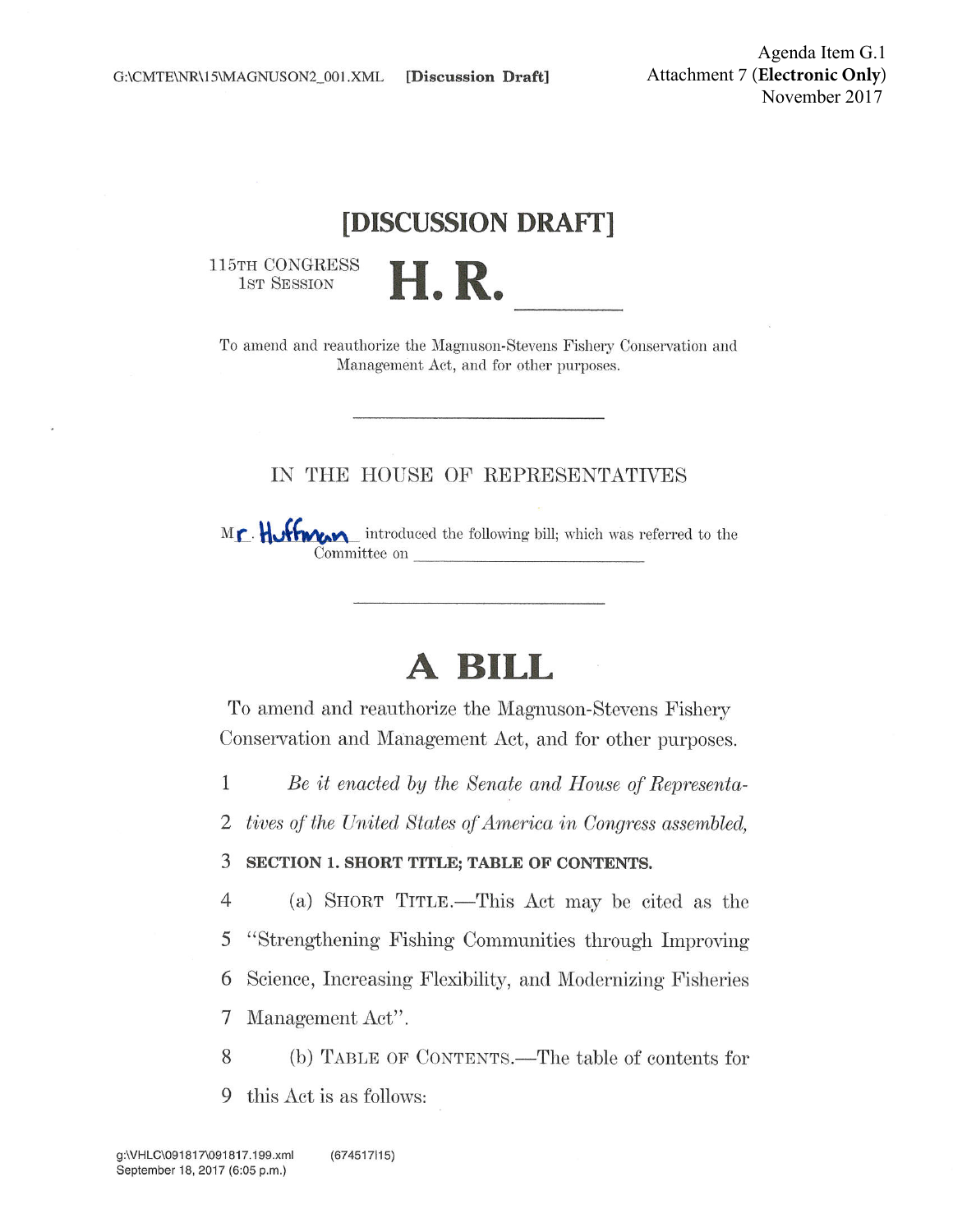$\mathfrak{D}$ 

Sec. 1. Short title; table of contents.

#### TITLE I—MSA AMENDMENTS AND REAUTHORIZATION

- Sec. 101. Definitions.
- Sec. 102. References.
- Sec. 103. Amendments to findings and purpose.
- Sec. 104. Amendments to definitions.
- Sec. 105. Authorization of appropriations.

#### TITLE II—FISHERIES MANAGEMENT FLEXIBILITY AND MODERNIZATION

- Sec. 201. Authority to use alternative fishery management measures.
- Sec. 202. Modifications to the annual catch limit requirement.
- Sec. 203. Council transparency and public process.
- Sec. 204. Additional amendments relating to fishery management councils.
- Sec. 206. Flexibility and accountability in rebuilding fish stocks.
- Sec. 207. Protecting fish stocks and habitat.
- Sec. 208. Sense of Congress on ecosystem-based fisheries management.

#### TITLE III—HEALTHY FISHERIES THROUGH BETTER SCIENCE

- Sec. 301. Healthy fisheries through better science.
- Sec. 302. Cooperative research and management program.
- Sec. 303. Recreational data collection.
- Sec. 304. Modernizing fisheries data collection and storage.
- Sec. 305. Gulf of Mexico fisheries cooperative research and red snapper management.
- Sec. 306. Science and management for shifting stocks.

#### TITLE IV—STRENGTHENING FISHING COMMUNITIES

- Sec. 401. Saltonstall-Kennedy Act reform.
- Sec.  $402$ . Fishery resource disaster assistance.
- Sec. 403. Refinancing of Pacific Coast groundfish fishing capacity reduction loan.
- Sec. 404. Strengthening participation for Pacific territories.
- Sec. 405. North Pacific fishery management clarification.

## 1 **TITLE I—MSA AMENDMENTS**  2 **AND REAUTHORIZATION**

#### 3 **SEC. 101. DEFINITIONS.**

4 In this Act, any term used that is defined in section

- 5 3 of the Magnuson-Stevens Fishery Conservation and
- 6 Management Act (16 U.S.C. 1802) shall have the same
- 7 meaning such term has under that section.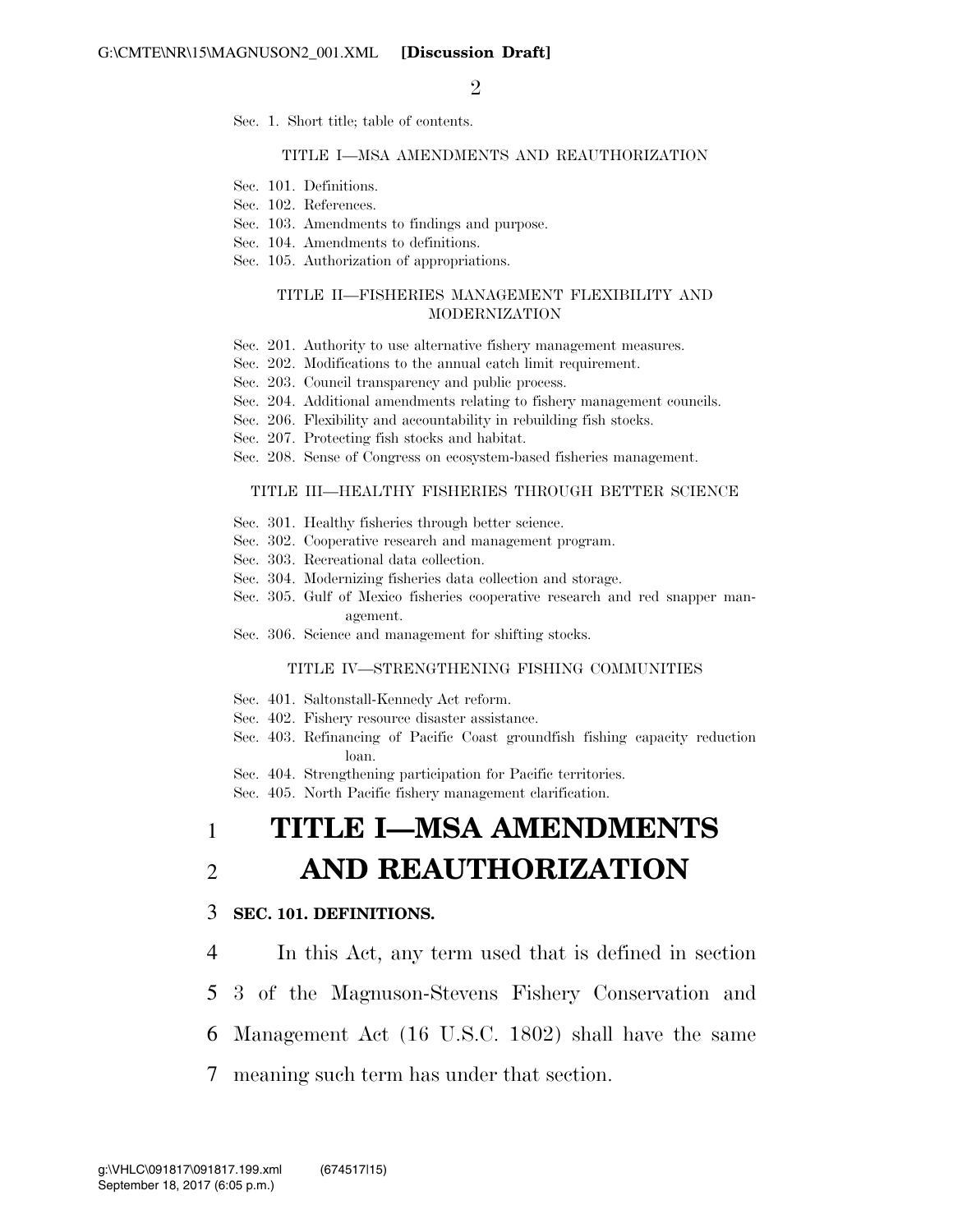### **SEC. 102. REFERENCES.**

 Except as otherwise specifically provided, whenever in this Act an amendment or repeal is expressed in terms of an amendment to, or repeal of, a provision, the ref- erence shall be considered to be made to a provision of the Magnuson-Stevens Fishery Conservation and Manage-ment Act (16 U.S.C. 1801 et seq.).

### **SEC. 103. AMENDMENTS TO FINDINGS AND PURPOSE.**

 (a) RECREATIONAL FISHING.—Section 2(a) (16 U.S.C. 1801(a)) is amended by adding at the end the fol-lowing:

 ''(13) While both provide significant cultural and economic benefits to the Nation, recreational fishing (including charter fishing) and commercial fishing are different activities. Therefore, manage- ment approaches may be adapted to the characteris-tics of each sector.''.

 (b) TECHNICAL CORRECTION.—Section 2(a)(3) (16 19 U.S.C.  $1801(a)(3)$  is amended to read as follows:

 $\frac{4}{3}$  Commercial and recreational fishing (in- cluding charter fishing) constitute major sources of employment and contribute significantly to the econ- omy of the Nation. Many coastal areas are depend- ent upon fishing and related activities, and their economies have been badly damaged by the over-fishing of fishery resources; ensuring sustainable uti-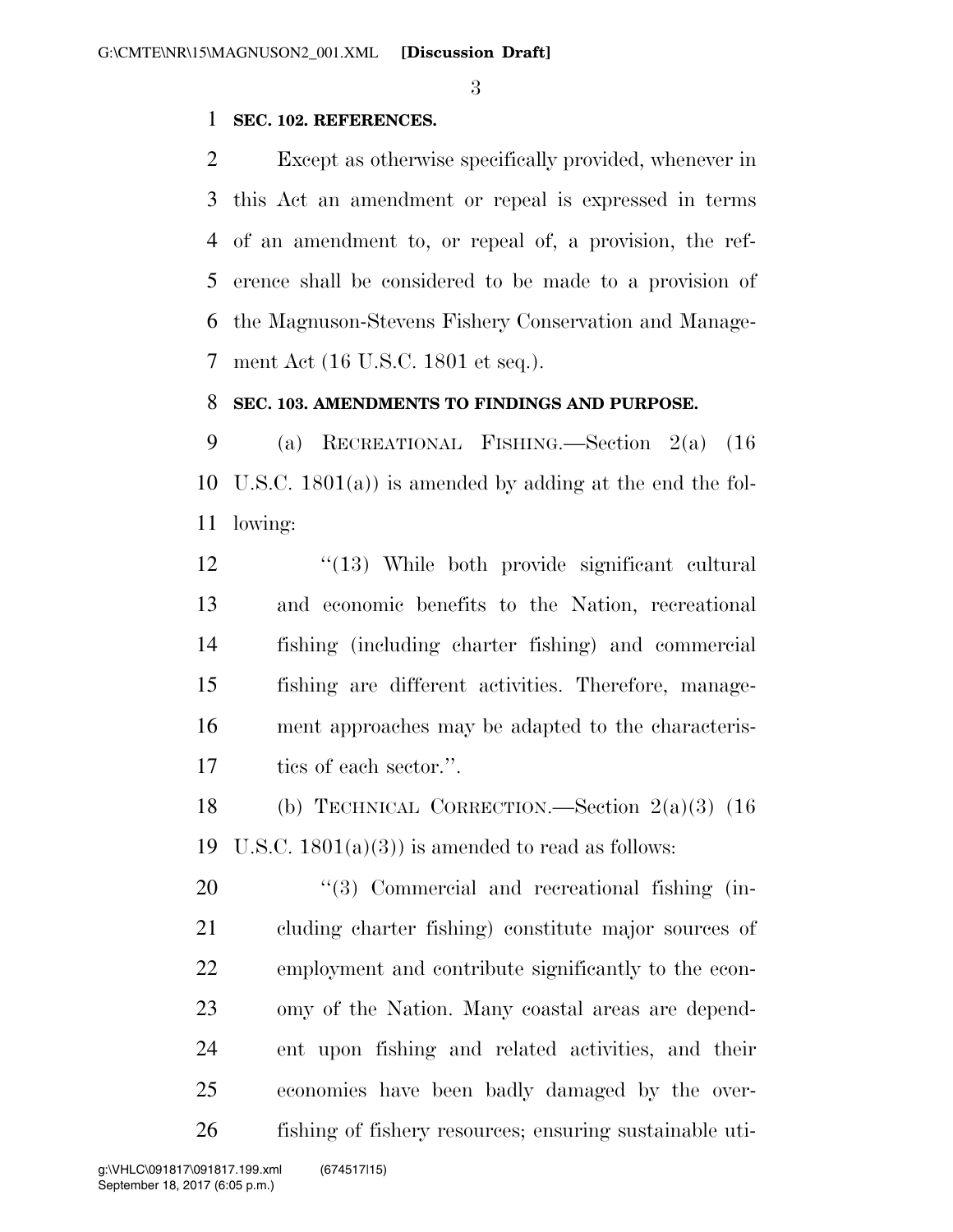lization of fishery resources is essential to the eco-nomic wellbeing of these areas.''.

 (c) SUBSISTENCE FISHING.—Section 2(b)(3) (16 U.S.C. 1801(b)(3)) is amended by striking ''and rec-

reational'' and inserting '', recreational, and subsistence''.

 (d)Marine Ecosystems.—Section 2 (16 U.S.C. 1801) is amended by inserting ''degradation of marine ecosystems, including the'' after ''the continuing'' and by inserting ''and eco-system'' after ''Habitat''.

#### **SEC. 104. AMENDMENTS TO DEFINITIONS.**

 (a) DEFINITIONS.—Section 3 (16 U.S.C. 1802) is amended—

 (1) by striking paragraph (34) and inserting the following:

15 ''(34) The term 'overfishing' means a rate or level of fishing mortality that jeopardizes the capac- ity of a fishery to produce the maximum sustainable yield on a continuing basis.

19 ''(34a) The term 'overfished or otherwise de- pleted' means, with respect to a stock or stock com- plex, that its biomass has declined below the level at which the capacity of the stock or stock complex to produce maximum sustainable yield on a continuing basis has been jeopardized.'';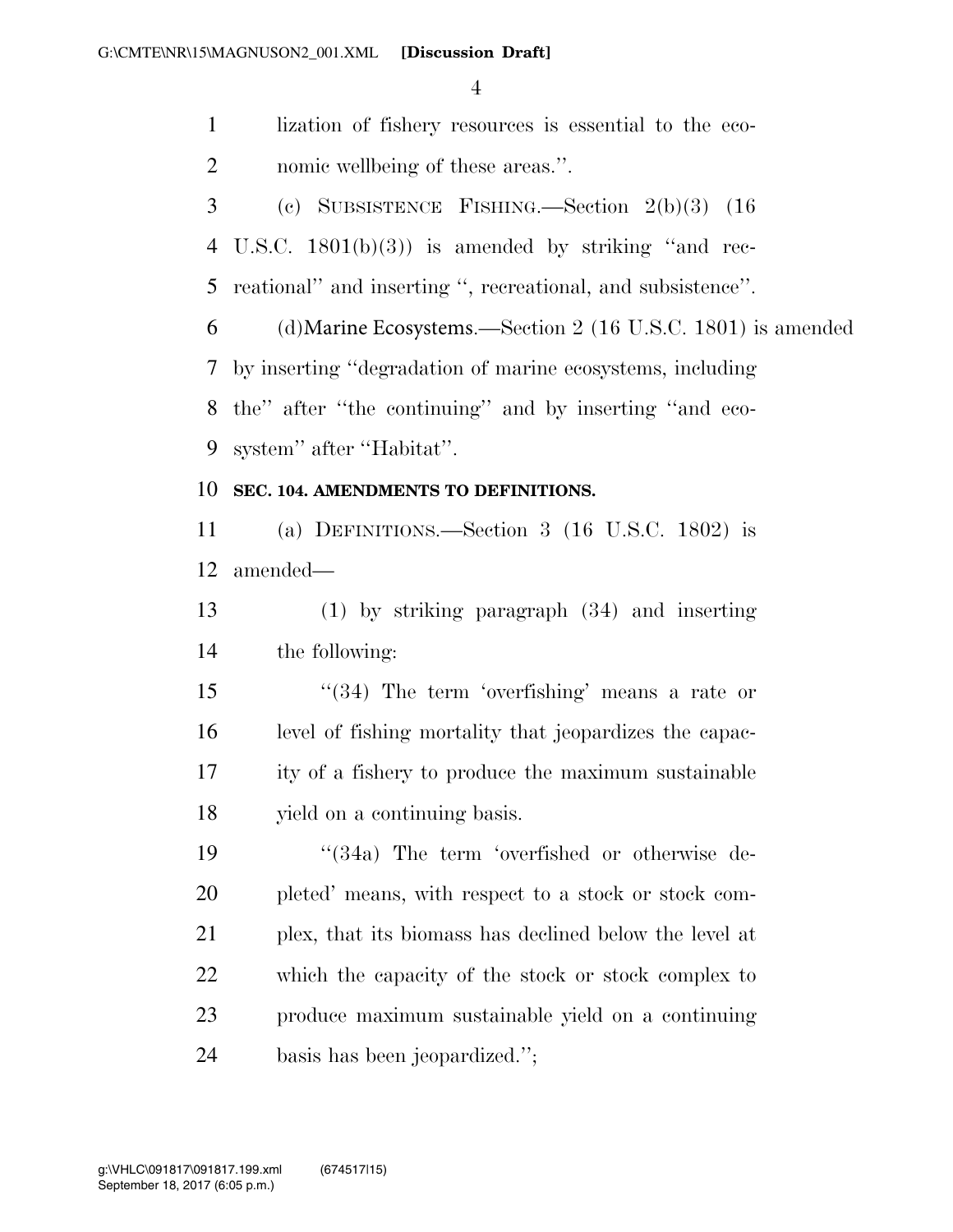(2) by inserting after paragraph (27) the fol-lowing:

3 ''(27a) The term 'marine aquaculture' means the propagation and rearing of aquatic species in controlled or selected environments in the exclusive economic zone and other marine waters.''; (3) in paragraph (16), in the matter following subparagraph (D), by adding at the end the fol- lowing: ''Such term does not include marine aqua- culture.''. (4) by inserting after paragraph (43) the fol-

lowing:

 $\frac{4}{3a}(43a)(A)$  The term 'subsistence fishing' means fishing in which the fish harvested are intended for customary and traditional uses, including for direct personal or family consumption as food or clothing; for the making or selling of handicraft articles out of nonedible byproducts taken for personal or family consumption, for barter, or sharing for personal or family consumption; and for customary trade.

21  $\text{``(B)}$  In this paragraph—

 $\frac{1}{2}$  (i) the term 'family' means all persons re- lated by blood, marriage, or adoption, or any person living within the household on a perma-nent basis; and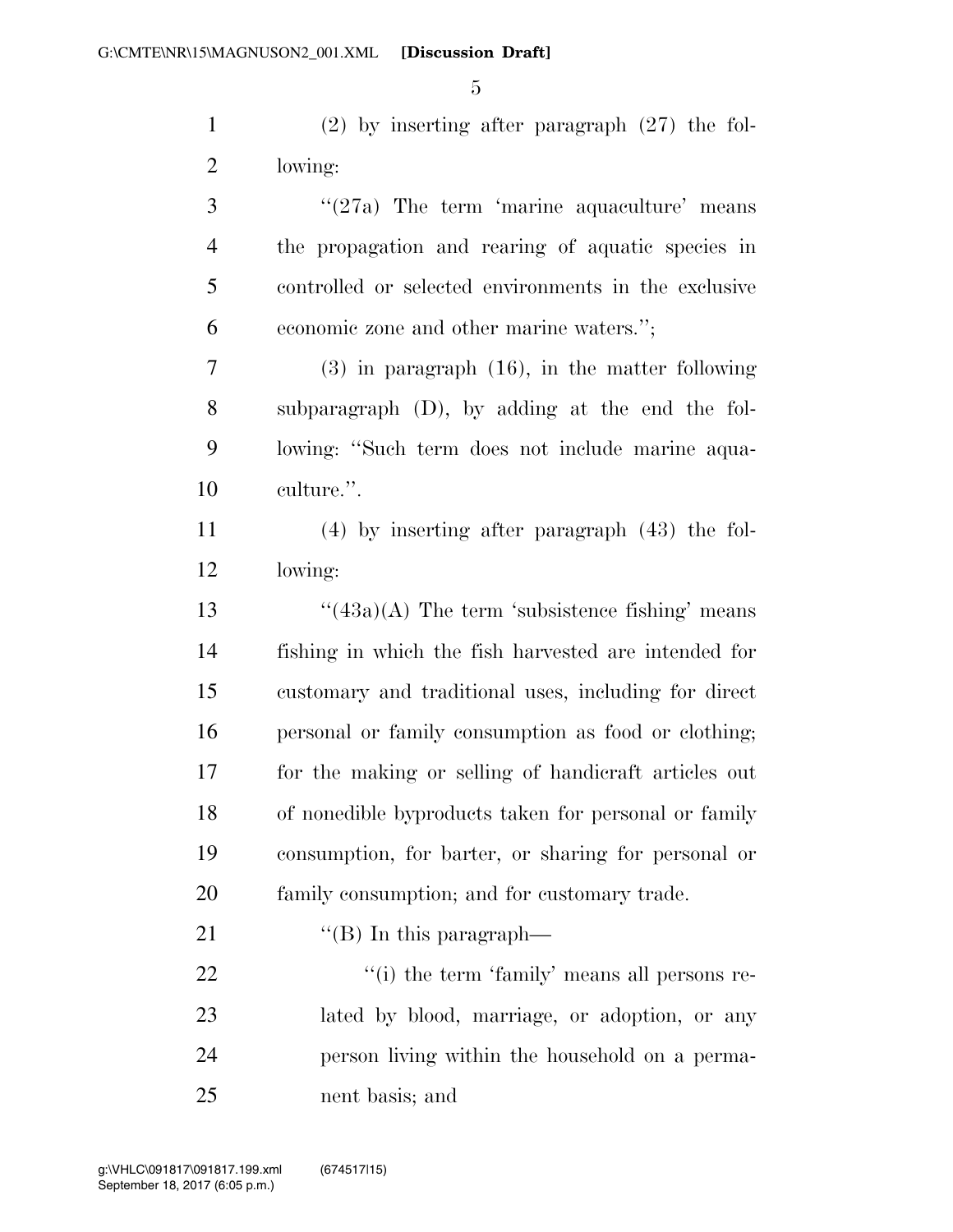| $\mathbf{1}$   | "(ii) the term 'barter' means the exchange           |
|----------------|------------------------------------------------------|
| $\overline{2}$ | of a fish or fish part—                              |
| 3              | $\lq(1)$ for another fish or fish part; or           |
| $\overline{4}$ | "(II) for other food or for nonedible                |
| 5              | items other than money if the exchange is            |
| 6              | of a limited and noncommercial nature.";             |
| 7              | $(5)$ by inserting after paragraph $(10)$ the fol-   |
| 8              | lowing:                                              |
| 9              | "(10a) The term 'habitat areas of particular         |
| 10             | concern' means specific types or areas of habitat    |
| 11             | within essential fish habitat that are of particular |
| 12             | concern based on one or more of the following con-   |
| 13             | siderations:                                         |
| 14             | $\lq\lq$ . The importance of the ecological          |
| 15             | function provided by the habitat, including for      |
| 16             | maintaining and restoring the biomass, demo-         |
| 17             | graphic, spatial and genetic characteristics of      |
| 18             | fish populations.                                    |
| 19             | "(B) The extent to which the habitat is              |
| 20             | sensitive to human-induced environmental deg-        |
| 21             | radation.                                            |
| 22             | $\lq\lq$ (C) Whether, and to what extent, human      |
| 23             | activities currently, or are anticipated to result   |
| 24             | in an adverse effect to the habitat.                 |
| 25             | "(D) The rarity of the habitat type.                 |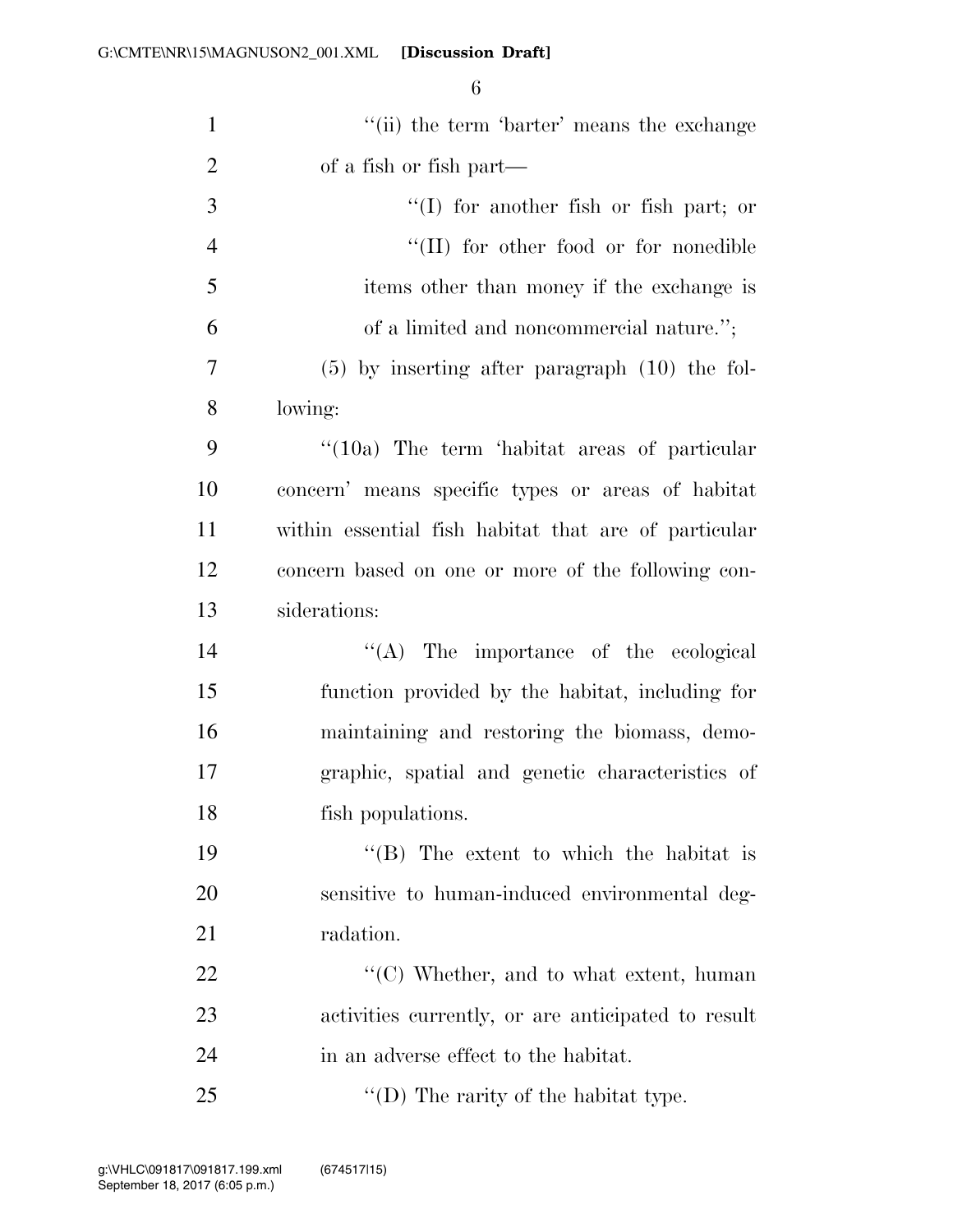1 "(10b) The term 'adverse effect', with respect to essential fish habitat or habitat areas of par- ticular concern, means any impact that reduces the quality or quantity of these habitats.''; and (6) by inserting after paragraph (13) the fol- lowing:  $7 \t$  "(13a) The term 'forage fish' means any low- trophic level fish that, throughout their life cycle, contribute significantly to the diets of other fish, marine mammals, or birds and that serve as a con- duit for energy transfer from lower to higher trophic 12 levels.". (b) SUBSTITUTION OF TERM.—The Magnuson-Ste- vens Fishery Conservation and Management Act (16 U.S.C. 1801 et seq.) is amended— 16 (1) in the heading of section  $304(e)$ , by striking ''**OVERFISHED**'' and inserting ''**OVERFISHED AND OTHERWISE DEPLETED**''; and (2) by striking ''overfished'' each place it ap- pears and inserting ''overfished or otherwise de- pleted''. **SEC. 105. AUTHORIZATION OF APPROPRIATIONS.**  Section 4 (16 U.S.C. 1803) is amended— (1) by striking ''this Act'' and all that follows 25 through  $\lq(7)$ " and inserting "this Act"; and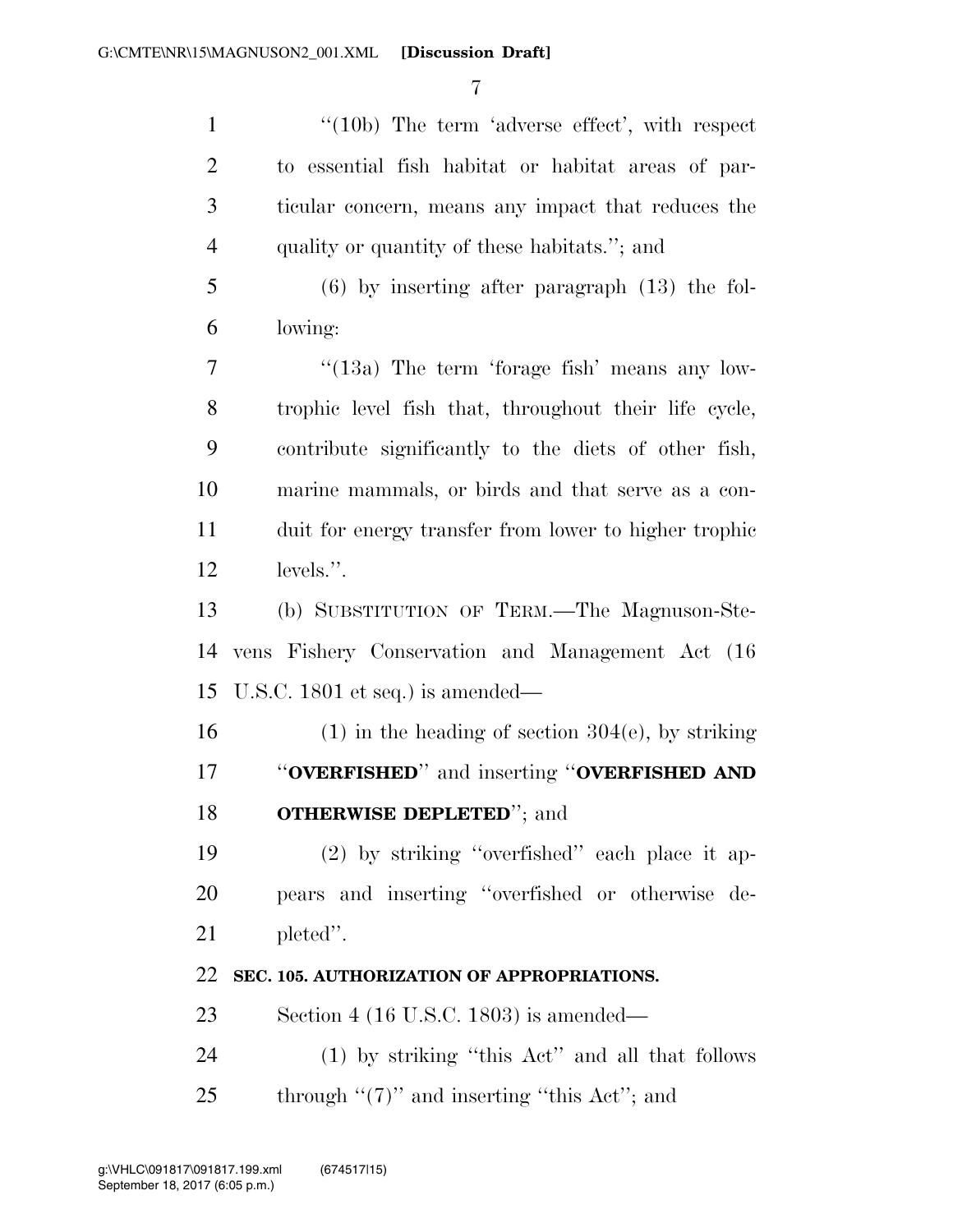| $\mathbf{1}$   | $(2)$ by striking "fiscal year $2013$ " and inserting   |
|----------------|---------------------------------------------------------|
| $\overline{2}$ | "fiscal year 2018, and for each of fiscal years 2019    |
| 3              | through 2022, the amount applicable under this sec-     |
| $\overline{4}$ | tion for the preceding fiscal year increased by the es- |
| 5              | timated percentage change in the Consumer Price         |
| 6              | Index for the most recent year preceding such fiscal    |
| 7              | year".                                                  |
| 8              | II-FISHERIES MANAGE-<br>TITULE                          |
| 9              | <b>MENT FLEXIBILITY AND MOD-</b>                        |
| 10             | <b>ERNIZATION</b>                                       |
| 11             | SEC. 201. AUTHORITY TO USE ALTERNATIVE FISHERY MAN-     |
| 12             | <b>AGEMENT MEASURES.</b>                                |
| 13             | Section $302(h)$ (16 U.S.C. 1852(h)) is amended—        |
| 14             | $(1)$ by striking "and" after the semicolon at the      |
| 15             | end of paragraph $(7)$ ;                                |
| 16             | $(2)$ by redesignating paragraph $(8)$ as para-         |
| 17             | $graph(9)$ ; and                                        |
| 18             | $(3)$ by inserting after paragraph $(7)$ the fol-       |
| 19             | lowing:                                                 |
| 20             | $(8)$ in implementing the annual catch limits           |
| 21             | pursuant to paragraph (6) and<br>section<br>set         |
| 22             | $303(a)(15)$ , consider fishery management measures     |
| 23             | such as extraction rates, fishing mortality targets,    |
| 24             | and harvest control rules, particularly in recreational |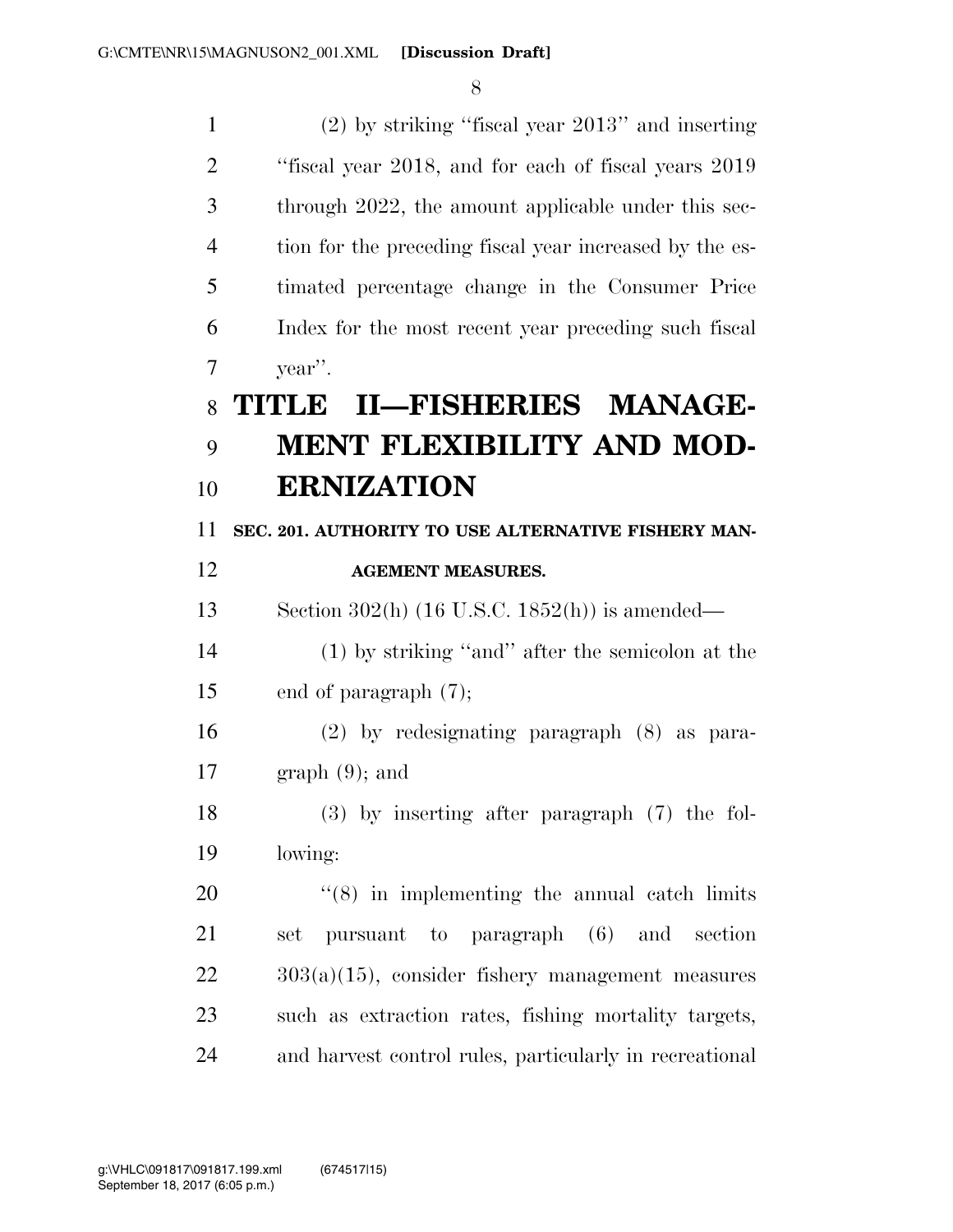fisheries or recreational components of mixed-use fisheries; and''.

## **SEC. 202. MODIFICATIONS TO THE ANNUAL CATCH LIMIT REQUIREMENT.**

 Section 302 (16 U.S.C. 1852) is amended by adding at the end the following:

 ''(m) CONSIDERATIONS FOR MODIFICATIONS TO AN-NUAL CATCH LIMIT REQUIREMENTS.—

9 "(1) CONSIDERATION OF ECOSYSTEM AND ECO- NOMIC IMPACTS.—In establishing annual catch lim- its pursuant to section 302(h)(6), Councils shall ac- count for relevant economic, social, and ecological factors consistent with section 3(33).

 $(2)$  LIMITATIONS TO ANNUAL CATCH LIMIT REQUIREMENT FOR SPECIAL FISHERIES.—Notwith-16 standing subsection  $(h)(6)$ , a Council is not required to develop an annual catch limit for—

18 ''(A) an ecosystem component species; and ''(B) a fishery for a species that has a nat- ural life cycle of approximately 1 year, and that 21 the Secretary has determined—

 $\frac{1}{2}$   $\frac{1}{2}$   $\frac{1}{2}$  is not subject to overfishing, is not approaching an overfished or otherwise depleted condition, and is not overfished or otherwise depleted; and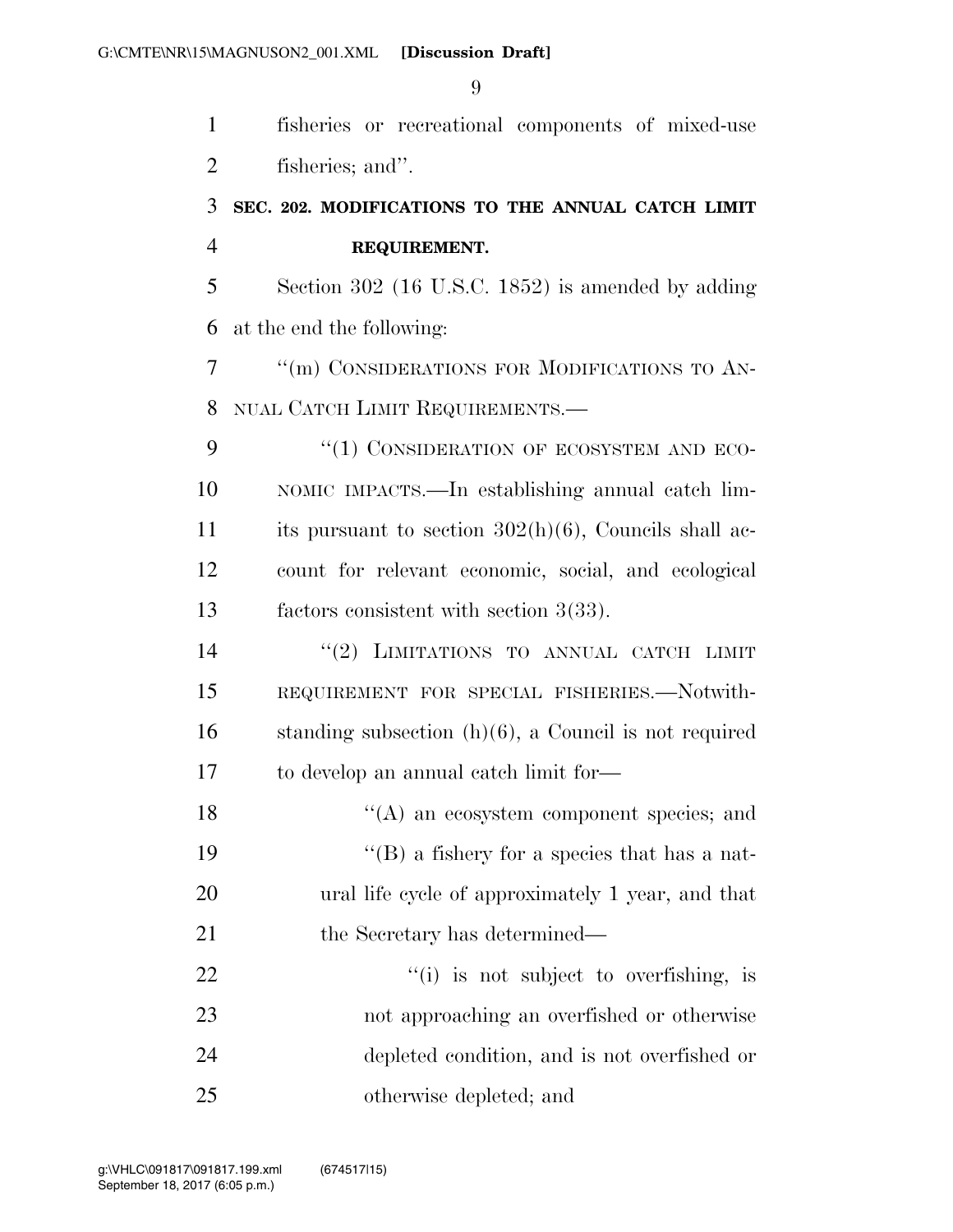| $\mathbf{1}$   | "(ii) is not likely to become subject to              |
|----------------|-------------------------------------------------------|
| $\overline{2}$ | overfishing or depleted, based on the best            |
| 3              | scientific information available, in the ab-          |
| $\overline{4}$ | sence of conservation and management                  |
| 5              | measures.                                             |
| 6              | "(3) RELATIONSHIP TO INTERNATIONAL FISH-              |
| $\tau$         | ERY EFFORTS.—In the course of setting annual          |
| 8              | catch limits to end and prevent overfishing, pursuant |
| 9              | to section $302(h)(6)$ and section $303(a)(15)$ , the |
| 10             | Secretary and Councils)—                              |
| 11             | $\lq\lq$ may take into account management             |
| 12             | measures under international agreements in            |
| 13             | which the United States participates; and             |
| 14             | $\lq\lq$ (B) in the case of an annual catch limit     |
| 15             | for a species, shall take into account fishing for    |
| 16             | the species outside the exclusive economic zone       |
| 17             | that is not subject to the jurisdiction of the        |
| 18             | United States, such that fishing by vessels of        |
| 19             | the United States does not contribute to over-        |
| 20             | fishing of the species as a whole.                    |
| 21             | "(4) AUTHORIZATION FOR MULTISPECIES COM-              |
| 22             | PLEXES AND MULTIYEAR ANNUAL CATCH LIMITS.-            |
| 23             | A Council may establish—                              |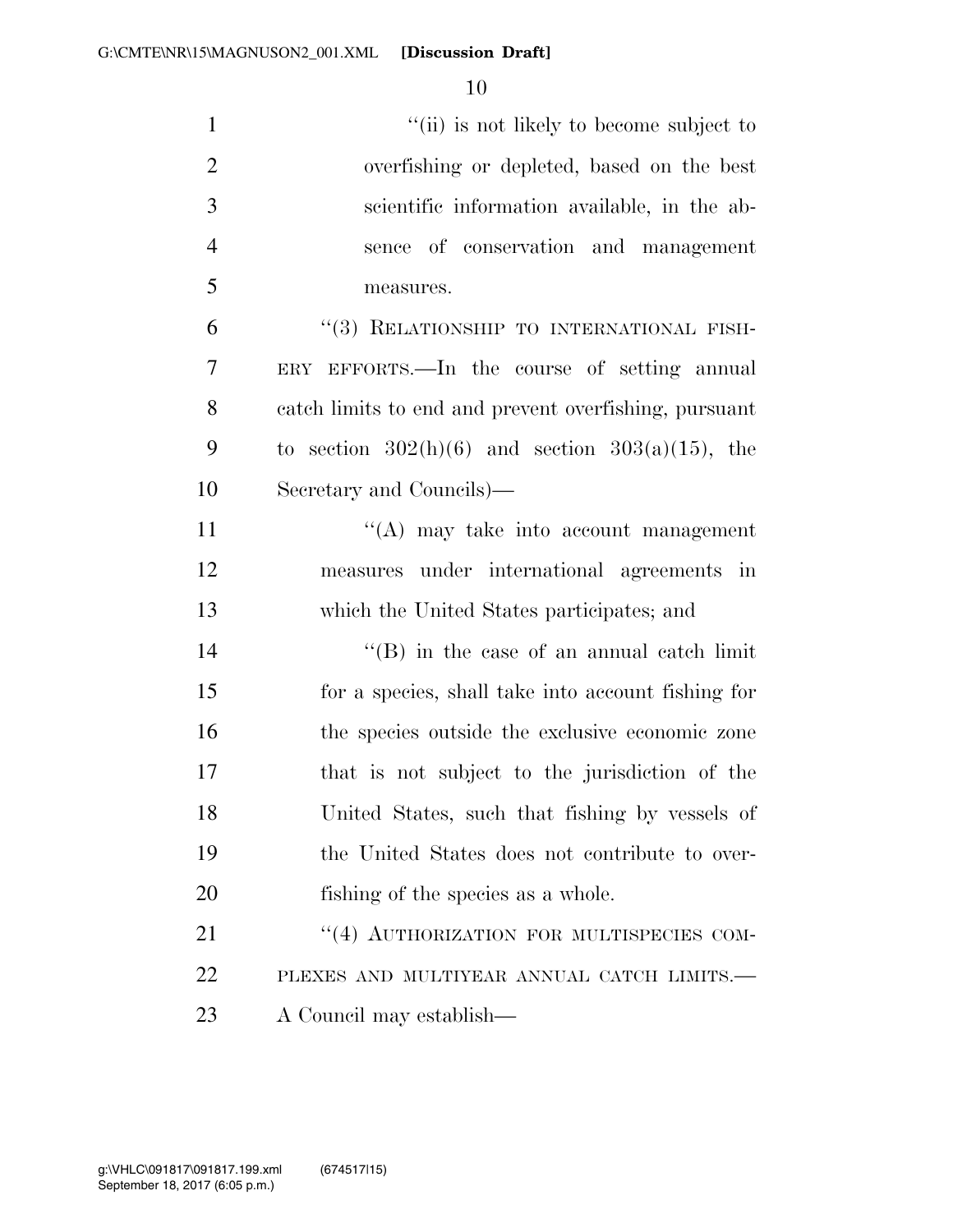1 ''(A) an annual catch limit for a stock 2 complex that prevents overfishing on all species 3 in the complex; or

4 ''(B) annual catch limits for each year in 5 any continuous period that is not more than 6 three years in duration.

7 "(5) ECOSYSTEM COMPONENT SPECIES DE-8 9 10 11 12 13 FINED.—In this subsection the term 'ecosystem component species' means a stock of fish that a Council or the Secretary has determined does not require conservation and management, but has determined should be listed in a fishery management plan in order to achieve ecosystem management ob-14 jectives.''.

#### 15 **SEC. 203. COUNCIL TRANSPARENCY AND PUBLIC PROCESS.**

 (a) DECISIONS AND RECOMMENDATIONS.—Section  $302(g)(5)$  (16 U.S.C. 1852(g)(5)) is amended by inserting before the period '', and shall be developed in a trans-parent manner''.

20 (b) MEETINGS.—Section 302(i)(2) (16 U.S.C. 21  $1852(i)(2)$  is amended by adding at the end the following: 22 "'(G) Each Council shall make available on 23 the internet website of the Council—

24  $(i)$  to the extent practicable, a 25 webcast, an audio recording, or a live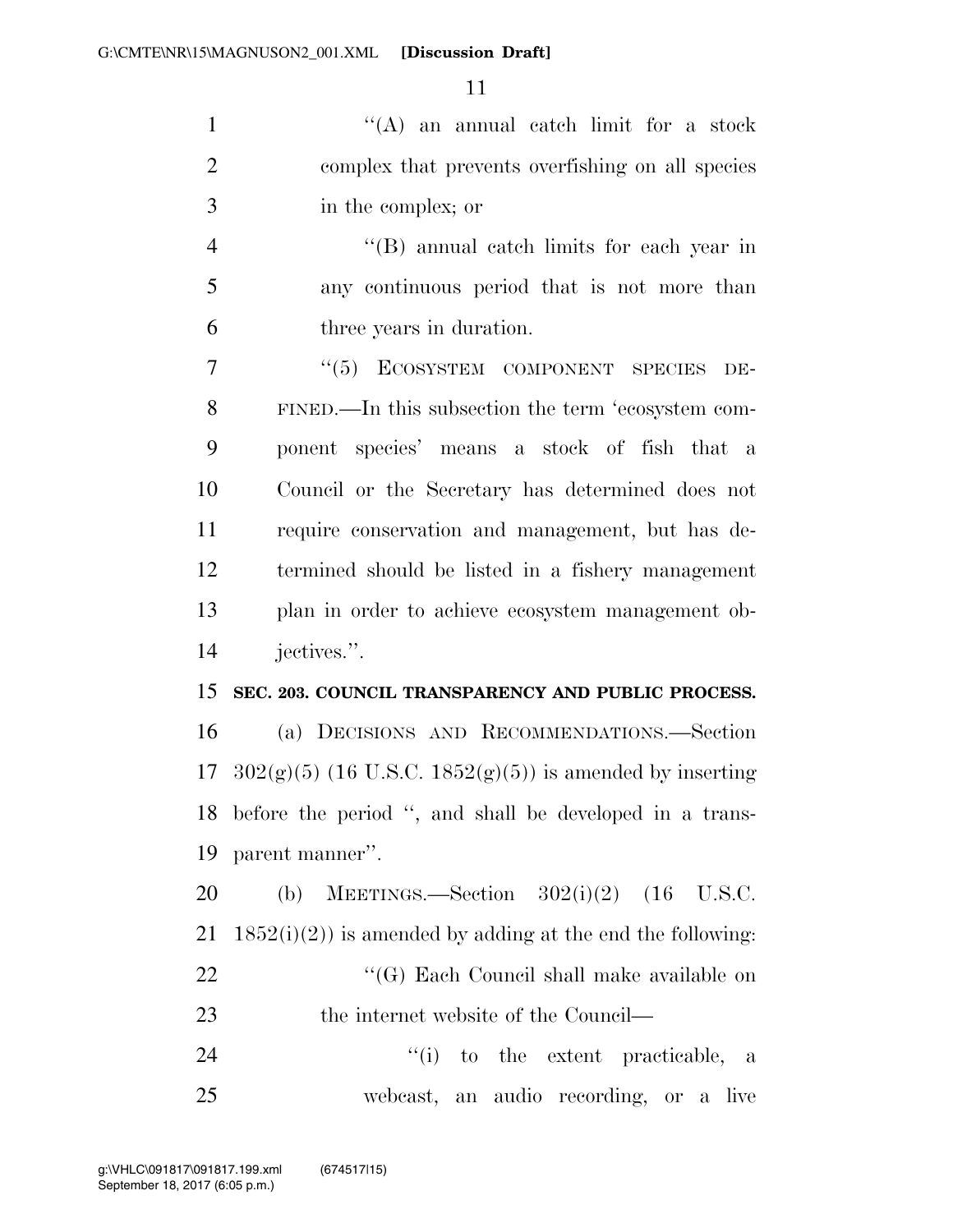| $\mathbf{1}$   | broadcast of each meeting of the Council,                                 |
|----------------|---------------------------------------------------------------------------|
| $\overline{2}$ | and of the Council Coordination Com-                                      |
| 3              | mittee established under subsection (l),                                  |
| $\overline{4}$ | that is not closed in accordance with para-                               |
| 5              | graph(3); and                                                             |
| 6              | "(ii) audio, video (if the meeting was                                    |
| $\tau$         | in person or by video conference), or a                                   |
| 8              | searchable audio or written transcript of                                 |
| 9              | each meeting of the Council and of the                                    |
| 10             | meetings of committees referred to in sec-                                |
| 11             | tion $302(g)(1)(B)$ of the Council by not                                 |
| 12             | later than 30 days after the conclusion of                                |
| 13             | the meeting.                                                              |
| 14             | "(H) The Secretary shall maintain and                                     |
| 15             | make available to the public an archive of                                |
| 16             | Council and scientific and statistical committee                          |
| 17             | meeting audios, videos, and transcripts made                              |
| 18             | available under clauses (i) and (ii) of subpara-                          |
| 19             | graph $(G)$ .".                                                           |
| 20             | $\left( \mathrm{e}\right)$<br>RECORDED VOTES.—Section $302(e)(5)$<br>(16) |
| 21             | U.S.C. $1852(e)(5)$ is amended by striking "At the request"               |
| 22             | of any voting member of a Council, the Council shall hold                 |
| 23             | a roll call vote on any matter before the Council." and                   |
| 24             | inserting "Each Council shall hold a recorded vote on all                 |

nonprocedural matters before the Council.''.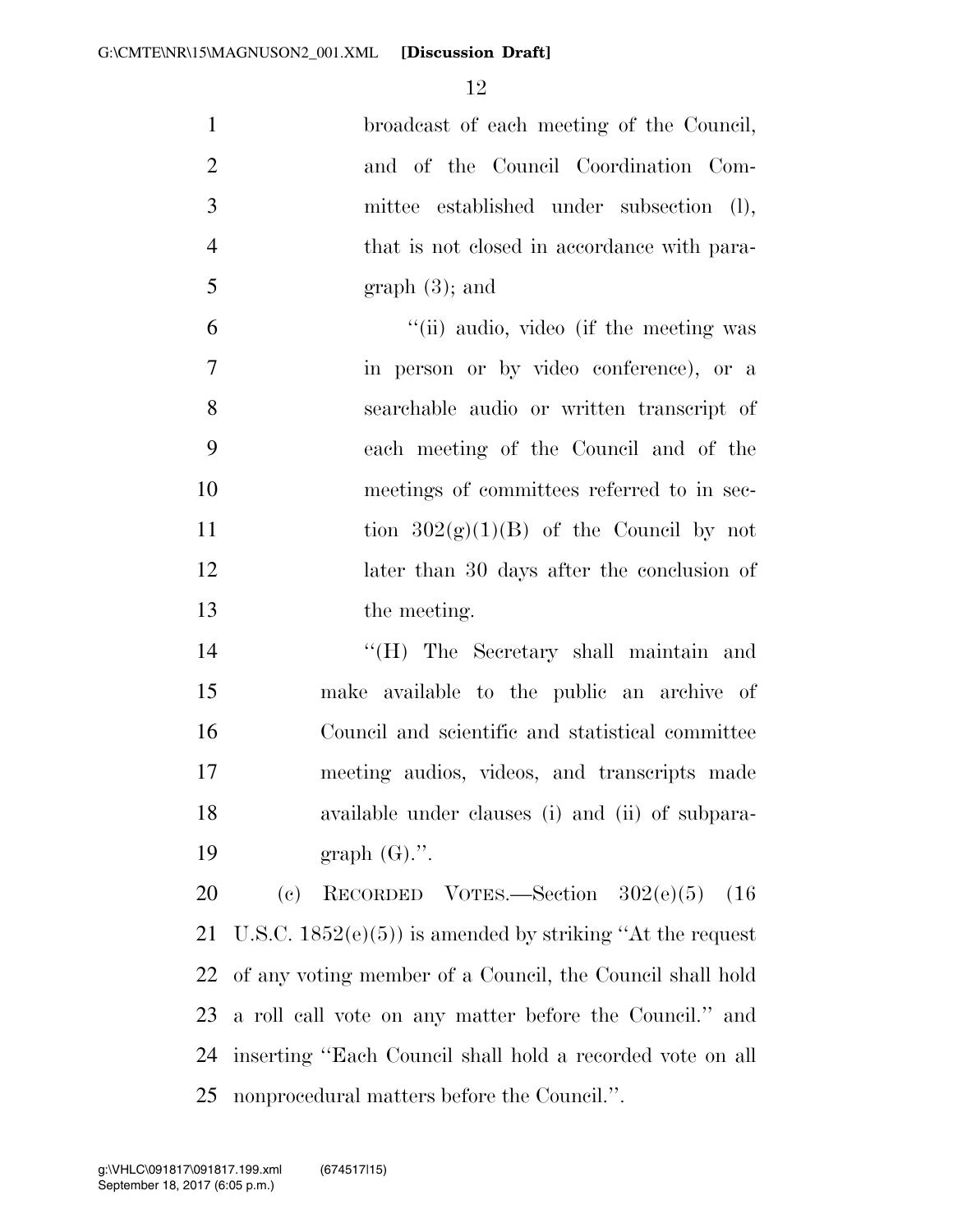|                |          | 13                                                 |
|----------------|----------|----------------------------------------------------|
| 1              |          | SEC. 204. ADDITIONAL AMENDMENTS RELATING TO FISH-  |
| $\overline{2}$ |          | ERY MANAGEMENT COUNCILS.                           |
| 3              |          | (a) Section $302(a)(1)$ (16 U.S.C. 1852(a)(1)) is  |
| $\overline{4}$ | amended- |                                                    |
| 5              |          | $(1)$ in subparagraph $(A)$ , in the second sen-   |
| 6              | tence—   |                                                    |
| 7              |          | (A) by striking " $18$ " and inserting " $19$ ";   |
| 8              |          | and                                                |
| 9              |          | (B) by inserting before the period at the          |
| 10             |          | end ", and a liaison who is a member of the        |
| 11             |          | Mid-Atlantic Fishery Management Council to         |
| 12             |          | represent the interests of fisheries under the ju- |
| 13             |          | risdiction of such Council";                       |
| 14             |          | $(2)$ in subparagraph $(B)$ , in the second sen-   |
| 15             | tence—   |                                                    |
| 16             |          | (A) by striking "21" and inserting "23";           |
| 17             |          | and                                                |
| 18             |          | (B) by inserting before the period at the          |
| 19             |          | end "a liaison who is a member of the New          |
| 20             |          | England Fishery Management Council to rep-         |
| 21             |          | resent the interests of fisheries under the juris- |
| 22             |          | diction of such Council, and a liaison who is a    |
| 23             |          | member of the South Atlantic Fishery Manage-       |
| 24             |          | ment Council to represent the interests of fish-   |
| 25             |          | eries under the jurisdiction of such Council";     |
| 26             |          | and                                                |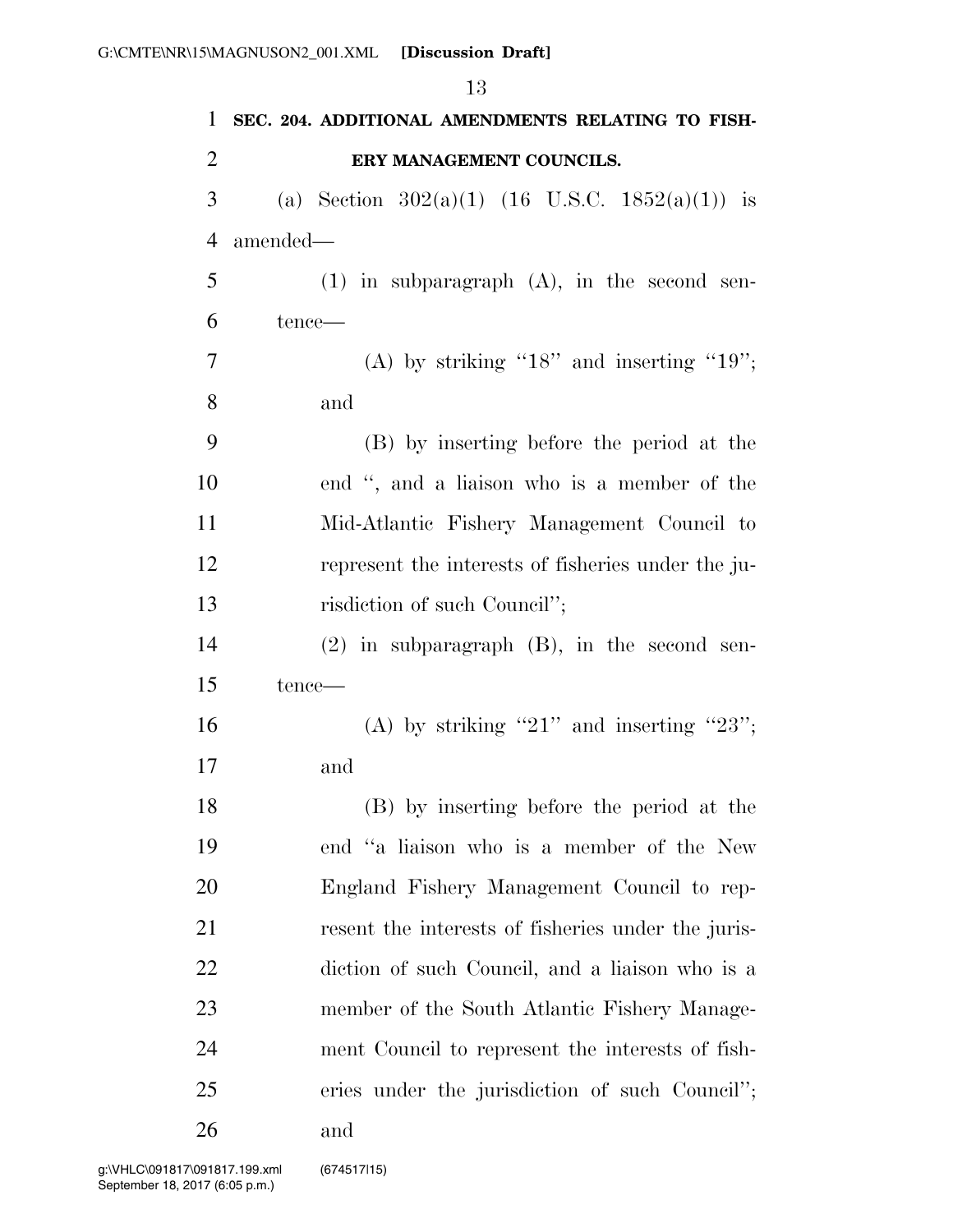| $\mathbf{1}$   | $(3)$ in subparagraph $(C)$ , in the second sen-       |
|----------------|--------------------------------------------------------|
| $\overline{2}$ | tence—                                                 |
| 3              | (A) by striking "13" and inserting "14";               |
| $\overline{4}$ | and                                                    |
| 5              | (B) by inserting before the period at the              |
| 6              | end "and a liaison who is a member of the Mid-         |
| 7              | Atlantic Fishery Management Council to rep-            |
| 8              | resent the interests of fisheries under the juris-     |
| 9              | diction of such Council".                              |
| 10             | (b) COUNCIL SEAT.—Section $302(b)(2)$ (16 U.S.C.       |
| 11             | $1852(b)(2)$ is amended—                               |
| 12             | $(1)$ in subparagraph $(A)$ , by striking "or rec-     |
| 13             | reational" and inserting ", recreational, or subsist-  |
| 14             | ence fishing"; and                                     |
| 15             | $(2)$ in subparagraph $(C)$ , in the second sen-       |
| 16             | tence, by inserting ", and in the case of the Gov-     |
| 17             | ernor of Alaska with the subsistence fishing interests |
| 18             | of the State," after "interests of the State".         |
| 19             | (c) CONTROLLING TRAVEL COSTS.—Section $302(e)$         |
| 20             | is amended by adding at the end the following:         |
| 21             | "(6) To the extent possible, each Council shall        |
| 22             | minimize the amount and cost of member and staff       |
| 23             | travel by use of electronic means for remote partici-  |
| 24             | pation during meetings, including for voting.".        |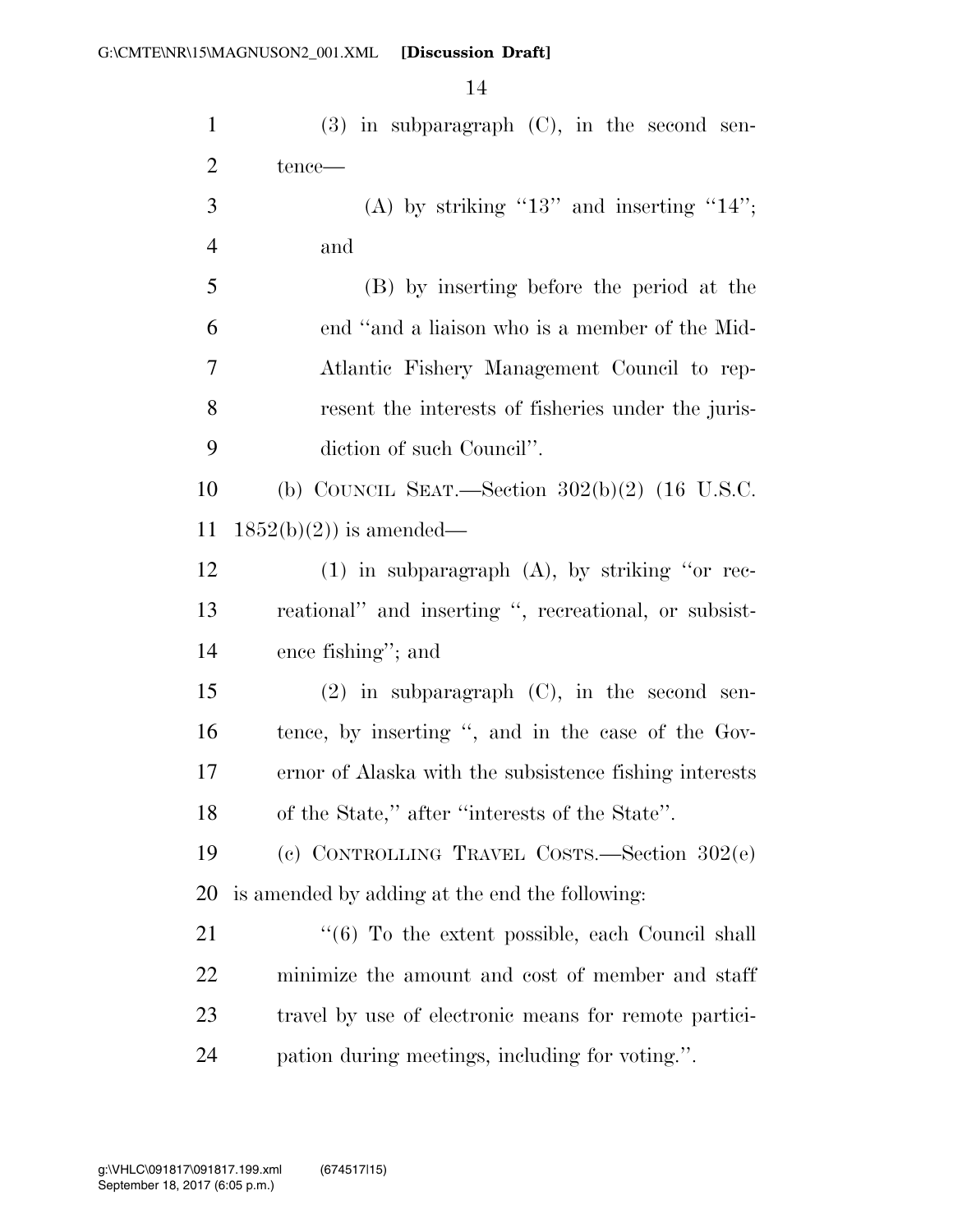(d) FISHERIES HABITAT AND BYCATCH PLAN- NING.—Section 302(h) (16 U.S.C. 1852(h)), as amended by section 201 of this Act, is further amended by redesig- nating paragraph (8) as paragraph (13), striking ''and'' at the end of paragraph (7), and adding after paragraph (7) the following:

 ''(8) develop and implement a plan to protect and recover essential fish habitat in the region under the authority of the Council, which shall include—  $\langle (A)$  quantitative and measurable mile- stones and goals for increasing the quality and quantity of such habitat; and

13  $\cdot$  ''(B) conservation and management meas-ures to implement the plan;

 ''(9) develop and implement a plan to reduce bycatch in the region under the authority of the Council, which shall prioritize reduction of bycatch of species with high ecological, economic, or cultural importance, and shall include—

 $\langle (A)$  quantitative and measurable mile- stones and goals for decreasing bycatch; and  $\text{``(B)}$  conservation and management meas-ures to implement the plan;

24  $\frac{1}{10}$  within 2 years after of the completion of each Secretarial review under section 304(k), review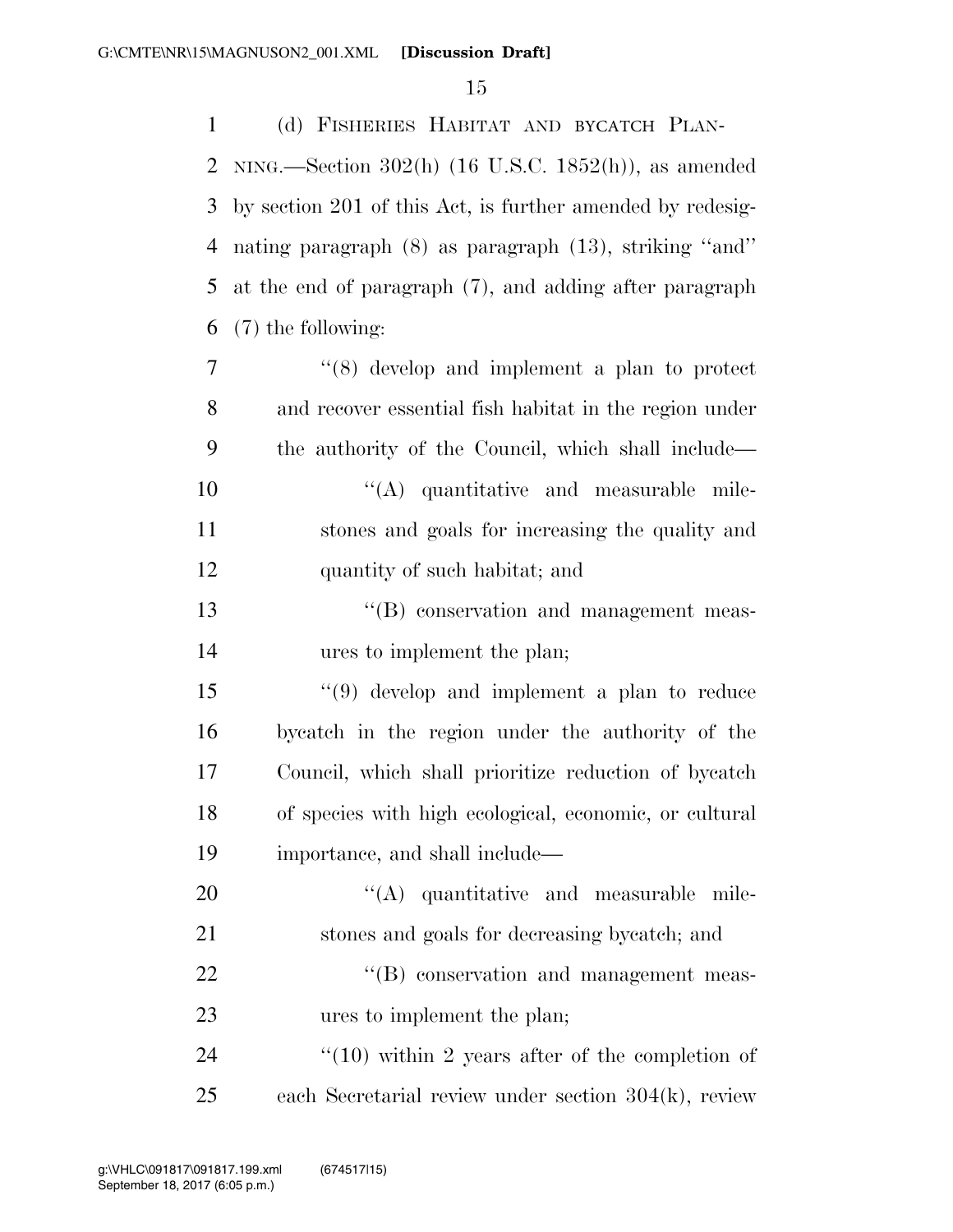and amend the plans required by paragraphs (8), and (9) of this subsection consistent with such Sec- retarial review and simultaneously amend its fishery management plans as necessary and appropriate;

5 "(11) at routine intervals not to exceed 5 years and based on new scientific evidence or other rel- evant information, review its designation of essential fish habitat and habitat areas of particular concern 9 under section  $303(a)(7)$ , and amend its fishery man- agement plans as necessary and appropriate; and''. (e) REPORT ON FISHERY MANAGEMENT COUN- CILS.—The Comptroller General of the United States shall, within 180 days after the date of the enactment of this Act, report to the Congress on the operations of the Regional Fishery Management Councils. Such report shall include—

 (1) a full accounting of all grant money re- ceived and distributed by the Councils for the 10 years preceding the enactment of this Act, including an analysis of the deliverables and results of all grant-funded projects;

 (2) an assessment of interactions of the Coun- cils and Council staff with Congress for the 10 years preceding the enactment of this Act, including an analysis of the extent to which such interactions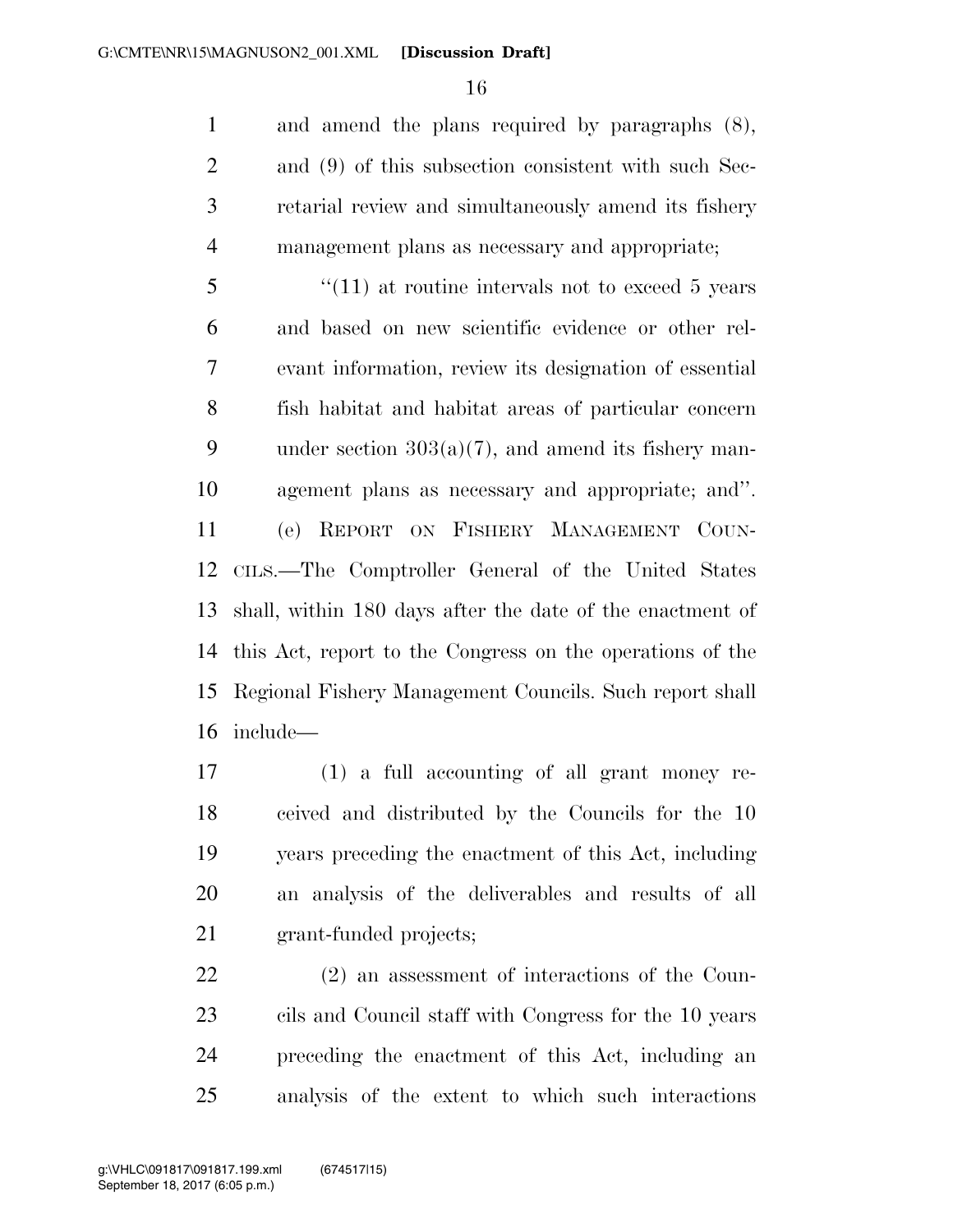| $\mathbf{1}$   | comply with the provisions of section 1913 of title  |
|----------------|------------------------------------------------------|
| $\overline{2}$ | 10, United States Code, and the conditions of grants |
| 3              | received by the Councils from the National Marine    |
| $\overline{4}$ | Fisheries Service; and                               |
| 5              | (3) an assessment of Council member and staff        |
| 6              | conflicts of interest.                               |
| 7              | SEC. 206. FLEXIBILITY AND ACCOUNTABILITY IN REBUILD- |
| 8              | ING FISH STOCKS.                                     |
| 9              | (a) GENERAL REQUIREMENTS.—Section $304(e)$ (16)      |
| 10             | U.S.C. $1854(e)$ is amended—                         |
| 11             | $(1)$ in paragraph $(4)$ —                           |
| 12             | $(A)$ by amending subparagraph $(A)(ii)$ to          |
| 13             | read as follows:                                     |
| 14             | "(ii) not exceed the time the stock of               |
| 15             | fish would be rebuilt without fishing occur-         |
| 16             | ring plus one mean generation, unless                |
| 17             | management measures under an inter-                  |
| 18             | national agreement in which the United               |
| 19             | States participates dictate otherwise;";             |
| 20             |                                                      |
| 21             | (B) by striking the period at the end of             |
| 22             | subparagraph $(D)$ and in-serting "; and", and       |
| 23             | by adding at the end the following:                  |
| 24             |                                                      |

(674517|15)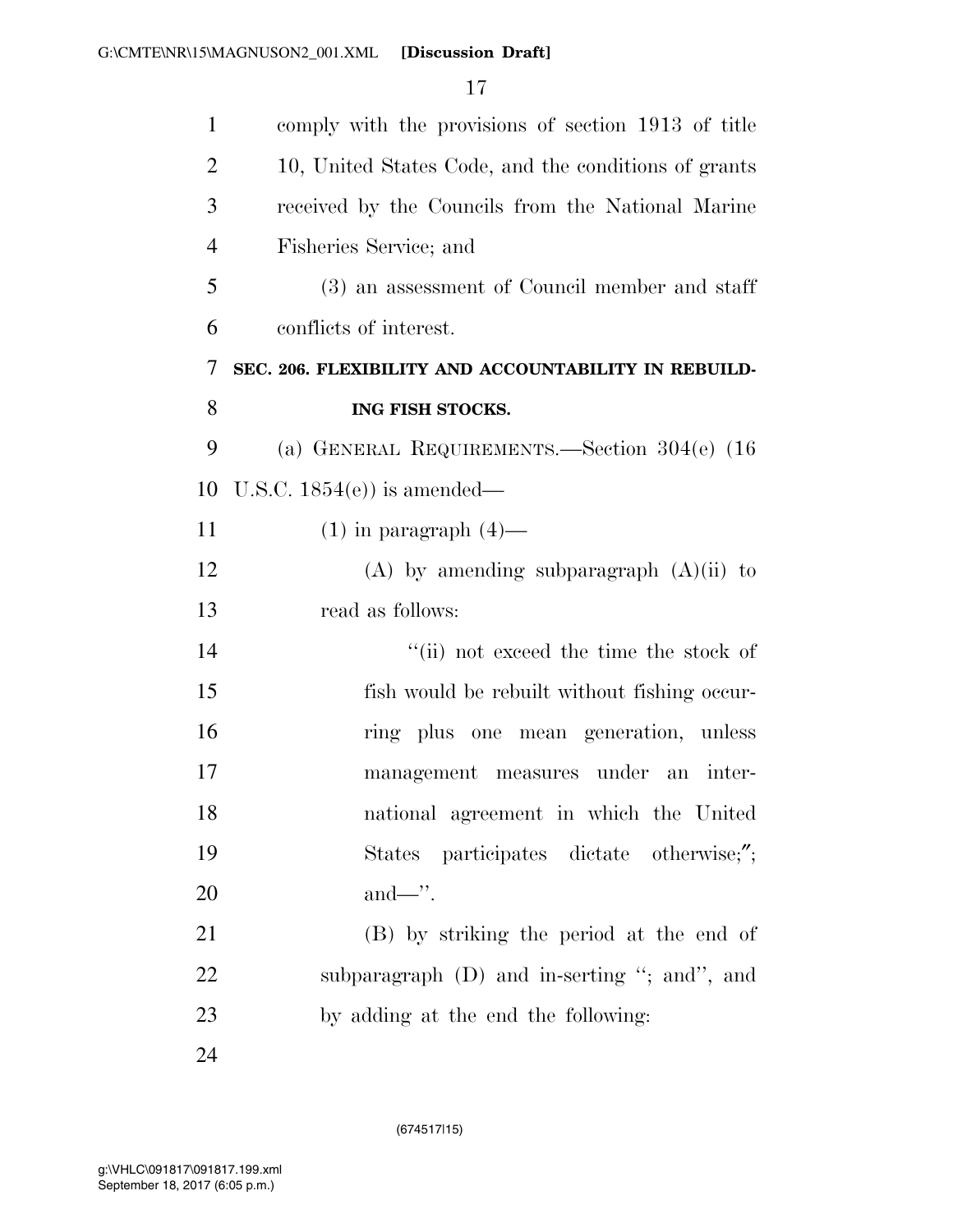| $\mathbf{1}$   | $\lq\lq(E)$ specify a schedule for reviewing the      |
|----------------|-------------------------------------------------------|
| $\overline{2}$ | rebuilding targets, evaluating environmental im-      |
| $\mathfrak{Z}$ | pacts on rebuilding progress, and evaluating          |
| $\overline{4}$ | progress being made toward reaching rebuilding        |
| 5              | targets.";                                            |
| 6              | $(2)$ by amending paragraph $(7)$ to read as fol-     |
| 7              | $lows$ —                                              |
| 8              | $``(7)(A)$ The Secretary shall review any fishery     |
| 9              | management plan, plan amendment, or regulations       |
| 10             | required by this subsection at routine intervals that |
| 11             | may not exceed 2 years. The Secretary shall find      |
| 12             | that adequate progress toward ending overfishing      |
| 13             | and rebuilding affected fish stocks has not resulted  |
| 14             | $if$ —                                                |
| 15             | "(i) the biomass of the stock is not in-              |
| 16             | creasing at a sufficient rate, such that it be-       |
| 17             | comes unlikely that the stock will be rebuilt         |
| 18             | within the time period for rebuilding set pursu-      |
| 19             | ant to this subsection without changes to the         |
| 20             | plan, plan amendment, or regulations;                 |
| 21             | "(ii) the level of fishing mortality or catch         |
| 22             | consistent with the fishery management plan,          |
| 23             | plan amendment, or regulations is exceeded,           |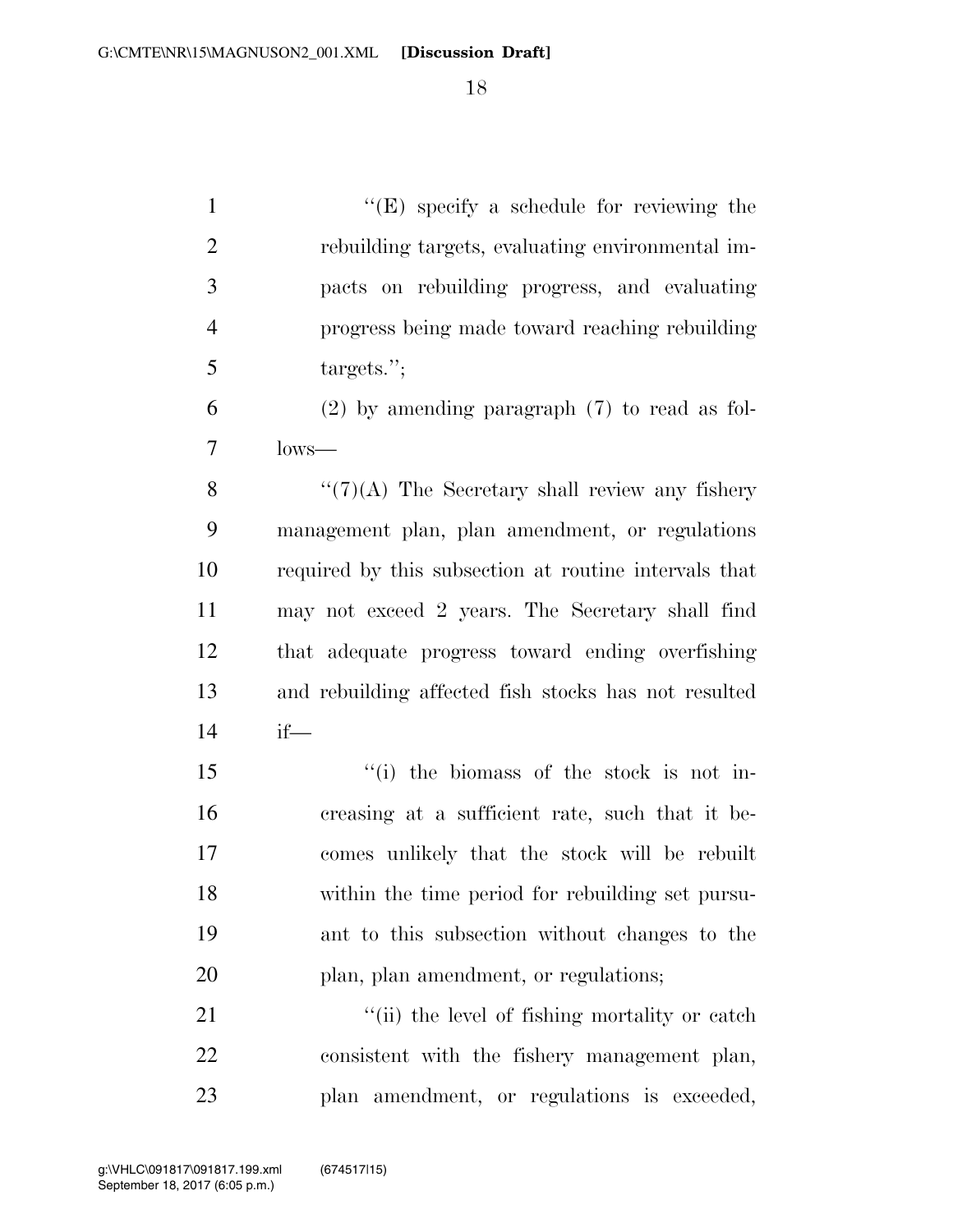| $\mathbf{1}$   | and the causes and rebuilding consequences of            |
|----------------|----------------------------------------------------------|
| $\overline{c}$ | such exceedances have not been corrected;                |
| 3              | "(iii) when the rebuilding expectations of a             |
| $\overline{4}$ | stock or stock complex are significantly changed         |
| 5              | due to new information about the status of the           |
| 6              | stock; or                                                |
| 7              | " $(iv)$ for other reasons, as appropriate.              |
| 8              | "(B) If the Secretary finds as a result of such          |
| 9              | a review that such plan, amendment, or regulations       |
| 10             | have not resulted in adequate progress toward end-       |
| 11             | ing overfishing and rebuilding affected fish stocks,     |
| 12             | the Secretary shall assess the extent to which by-       |
| 13             | catch, a lack of forage, or adverse effects to essential |
| 14             | fish habitat are causing or contributing to the lack     |
| 15             | of adequate progress toward ending overfishing and       |
| 16             | rebuilding affected fish stocks. The Secretary shall—    |
| 17             | "(i) in the case of a fishery to which sec-              |
| 18             | tion $302(a)(3)$ applies, immediately make revi-         |
| 19             | sions necessary to achieve adequate progress; or         |
| 20             | "(ii) for all other fisheries, immediately no-           |
| 21             | tify the appropriate Council, including rec-             |
| 22             | ommendation of further conservation and man-             |
| 23             | agement measures the Council should consider             |
| 24             | under paragraph (3) to achieve adequate                  |
| 25             | progress.                                                |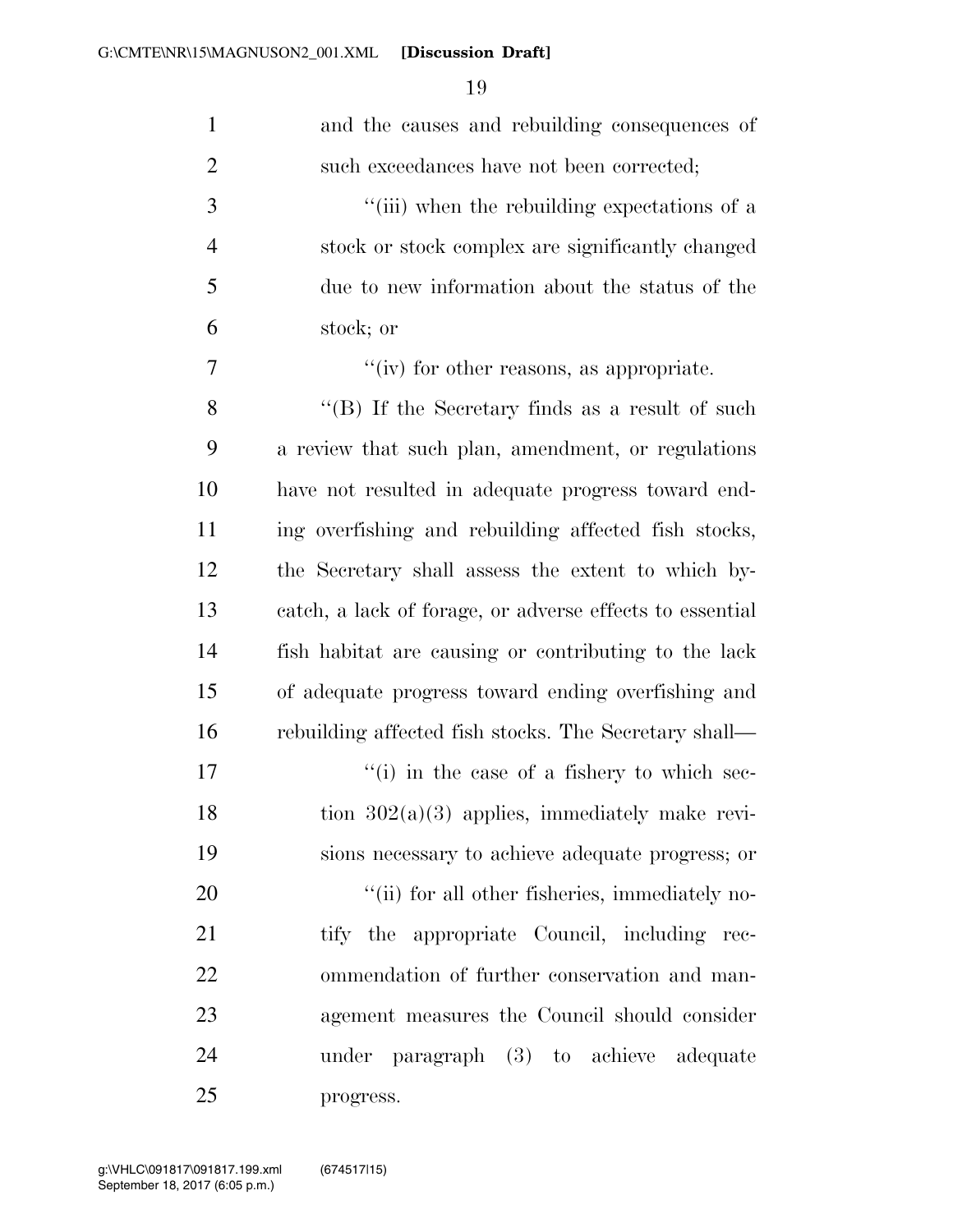1 ''(C) For any stock or stock complex for which the Secretary determines a lack of adequate progress, a revised rebuilding plan should be devel- oped that includes further conservation and manage- ment measures to ensure adequate progress is made. The deadline for rebuilding a stock or stock complex may not be changed unless a lack of adequate progress is found pursuant to subparagraph (A)(iii).

 ''(D) A Council shall not adopt, and the Sec- retary shall not approve, a fishery management plan, plan amendment, or proposed regulation required under this subsection for any fishery that has pre- viously been under such a plan that did not rebuild such fishery to the biomass necessary to achieve maximum sustainable yield, as determined by the Council's scientific and statistical committee, unless the new plan, amendment, or proposed regulation has at least a 75-percent chance of rebuilding the overfished or otherwise depleted fishery within the 20 time limit proposed by the Council, as calculated by the Council's scientific and statistical committee 22 pursuant to section  $302(g)(1)(B)$ ."; and

(3) by adding at the end the following:

24 "(8) A fishery management plan, plan amend-ment, or proposed regulations may use alternative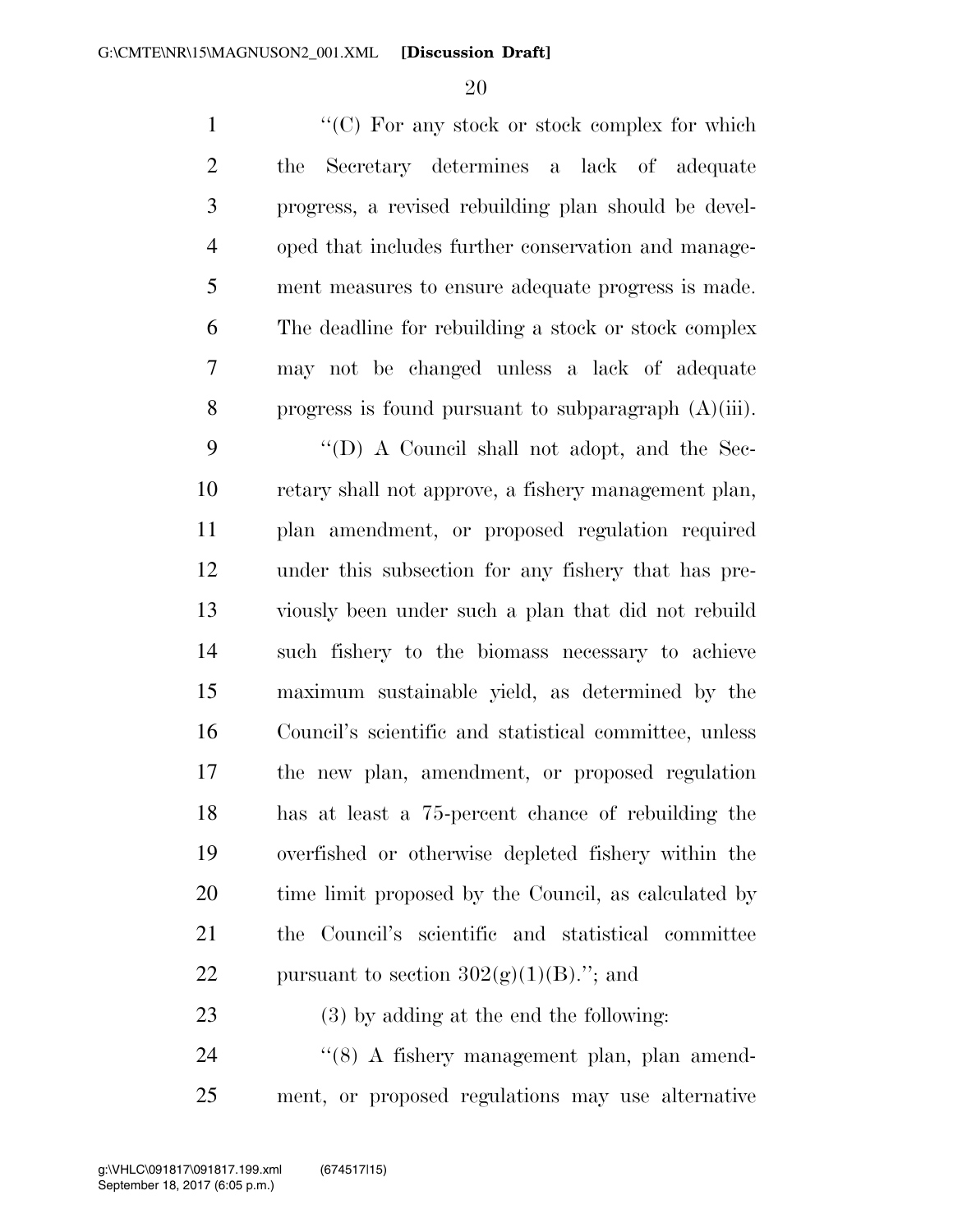rebuilding strategies, including harvest control rules and fishing mortality rate targets to the extent they are in compliance with the requirements of this Act. 4 ''(9) A Council may terminate the application of paragraph (3) to a fishery if the Council's scientific and statistical committee determines and the Sec- retary concurs that the stock was not overfished in the year that the overfished determination was based on and has never been overfished in any subsequent 10 vear including the current year.". (b) REVIEW OF ADEQUATE PROGRESS.—Section 304 (16 U.S.C. 1854) is amended by adding at the end the following— ''(k) REVIEW OF HABITAT, BYCATCH, AND REBUILDING PLANS.—At routine intervals not to exceed 5 years, the Secretary shall review implementation of each Council's plan developed under sections 302(h)(8) and (19) (9). If the Secretary finds as a result of such review that there is a lack of adequate progress toward achieving the objectives of any plan, including milestones and goals, the Secretary shall recommend plan revisions, including further conservation and management measures, that the Council shall consider in order to achieve adequate

progress.''.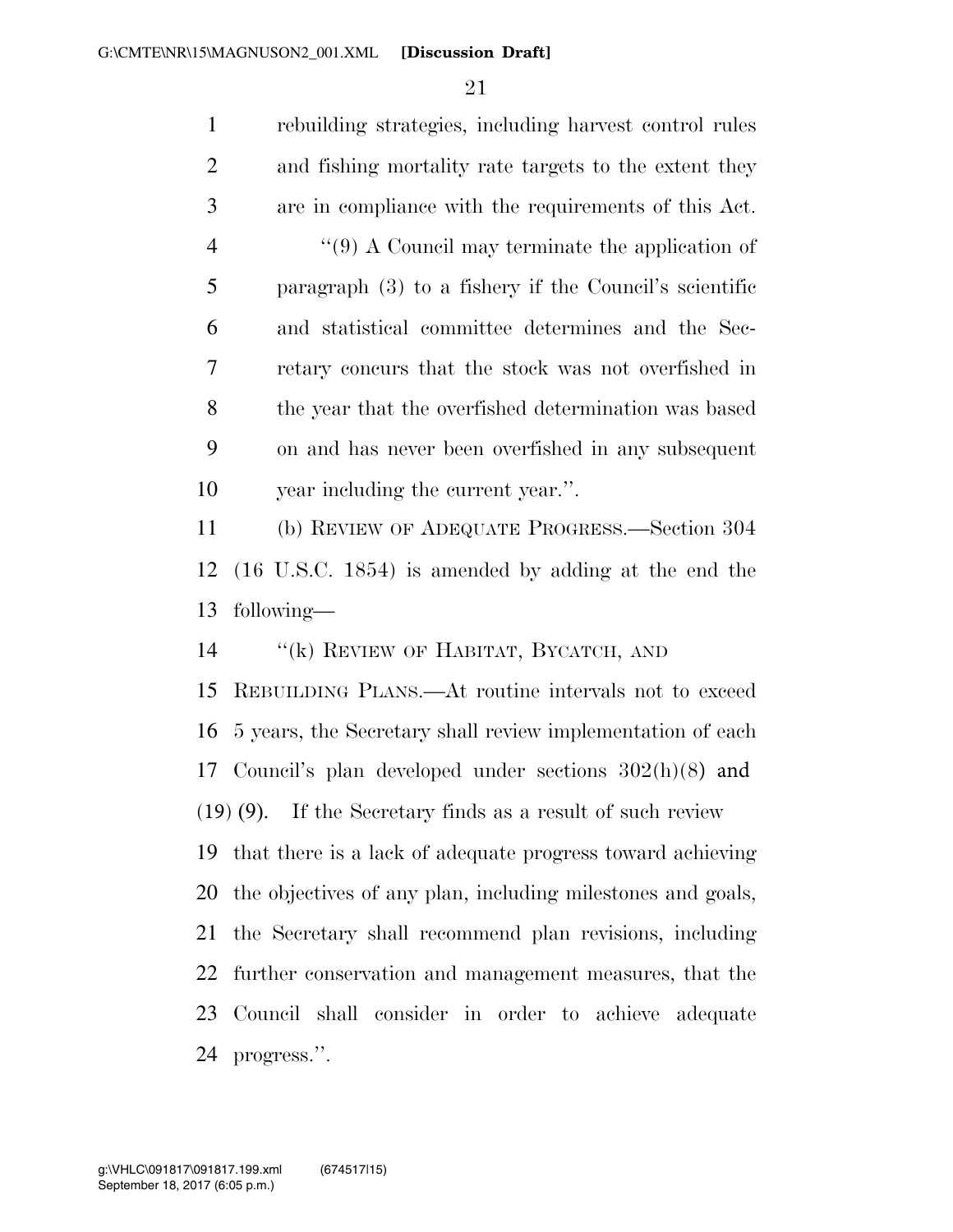### **SEC. 207. PROTECTING FISH STOCKS AND HABITAT.**

2 (a) Section  $305(b)(4)$  (16 U.S.C. 1855(b)(4)) is amended to read as follows:

 ''(4)(A) If the Secretary receives information from a Council or Federal or State agency or deter- mines from other sources that an action authorized, funded, or undertaken, or proposed to be authorized, funded, or undertaken, by any State or Federal agency would adversely affect any essential fish habitat identified under this Act or any stock of fish, the Secretary shall recommend to such agency meas- ures that can be taken by such agency to avoid ad- verse effects of the action on such habitat or, to the extent that adverse effects cannot be avoided, to mitigate or offset such adverse effects.

 ''(B) Within 30 days after receiving a rec- ommendation under subparagraph (A), a Federal agency shall provide a detailed response in writing to any Council commenting under paragraph (3) and the Secretary regarding the matter. The response shall include a description of measures proposed by 22 the agency for avoiding, mitigating, or offsetting the adverse effects of the action on essential fish habi- tat. A Federal agency shall ensure that any action authorized, funded, or undertaken by such agency avoids the adverse effects of such action on such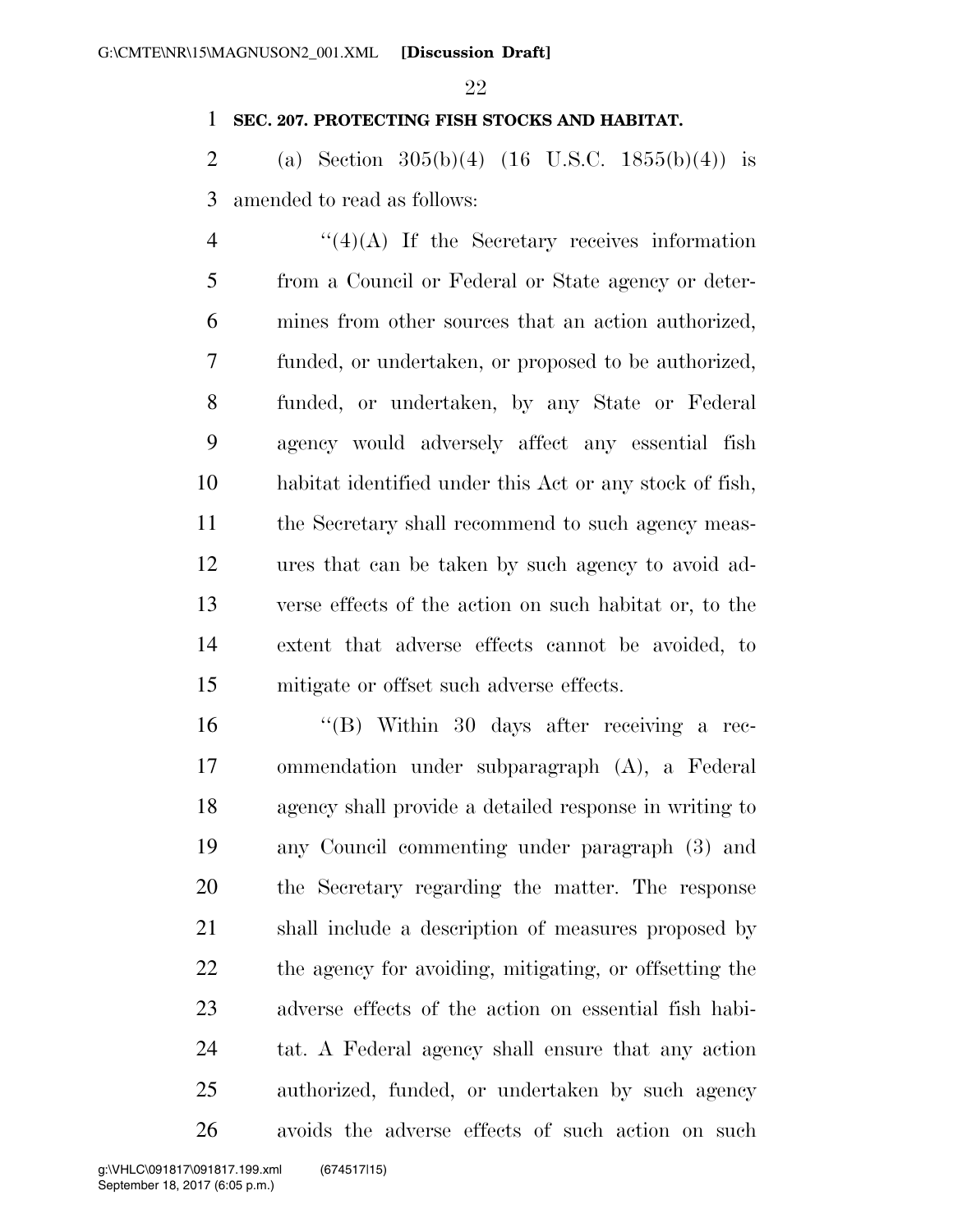| $\mathbf{1}$   | habitat or, to the extent that adverse effects cannot  |
|----------------|--------------------------------------------------------|
| $\overline{2}$ | be avoided, mitigates or offsets such adverse effects. |
| 3              | In the case of a response that is inconsistent with    |
| $\overline{4}$ | the recommendations of the Secretary, the Federal      |
| 5              | agency shall explain its reasons for not following the |
| 6              | recommendations.".                                     |
| 7              | (b) Section $303(a)$ (16 U.S.C. 1853(a)) is amended    |
| 8              | by inserting after paragraph (7) the following:        |
| 9              | $\lq(7a)(B)$ describe and identify habitat areas of    |
| 10             | particular concern based on the guidelines estab-      |
| 11             | lished by the Secretary under section $305(b)(1)(A)$   |
| 12             | and as updated under section $302(h)(9)$ , prevent ad- |
| 13             | verse effects on such habitat caused by fishing, mon-  |
| 14             | itor efficacy of actions to prevent adverse effects,   |
| 15             | and identify other actions to encourage the conserva-  |
| 16             | tion and enhancement of such habitat;".                |
| 17             | SEC. 208. SENSE OF CONGRESS ON ECOSYSTEM-BASED         |
| 18             | FISHERIES MANAGEMENT.                                  |
| 19             | It is the sense of the Congress that—                  |
| 20             | (1) healthy fisheries and the coastal economies        |
| 21             | they support depend upon healthy marine<br>eco-        |
| 22             | systems;                                               |
| 23             | (2) applying ecosystem science to fisheries deci-      |
| 24             | sionmaking reduces management uncertainty and in-      |
| 25             | creases the resiliency of valuable fish stocks; and    |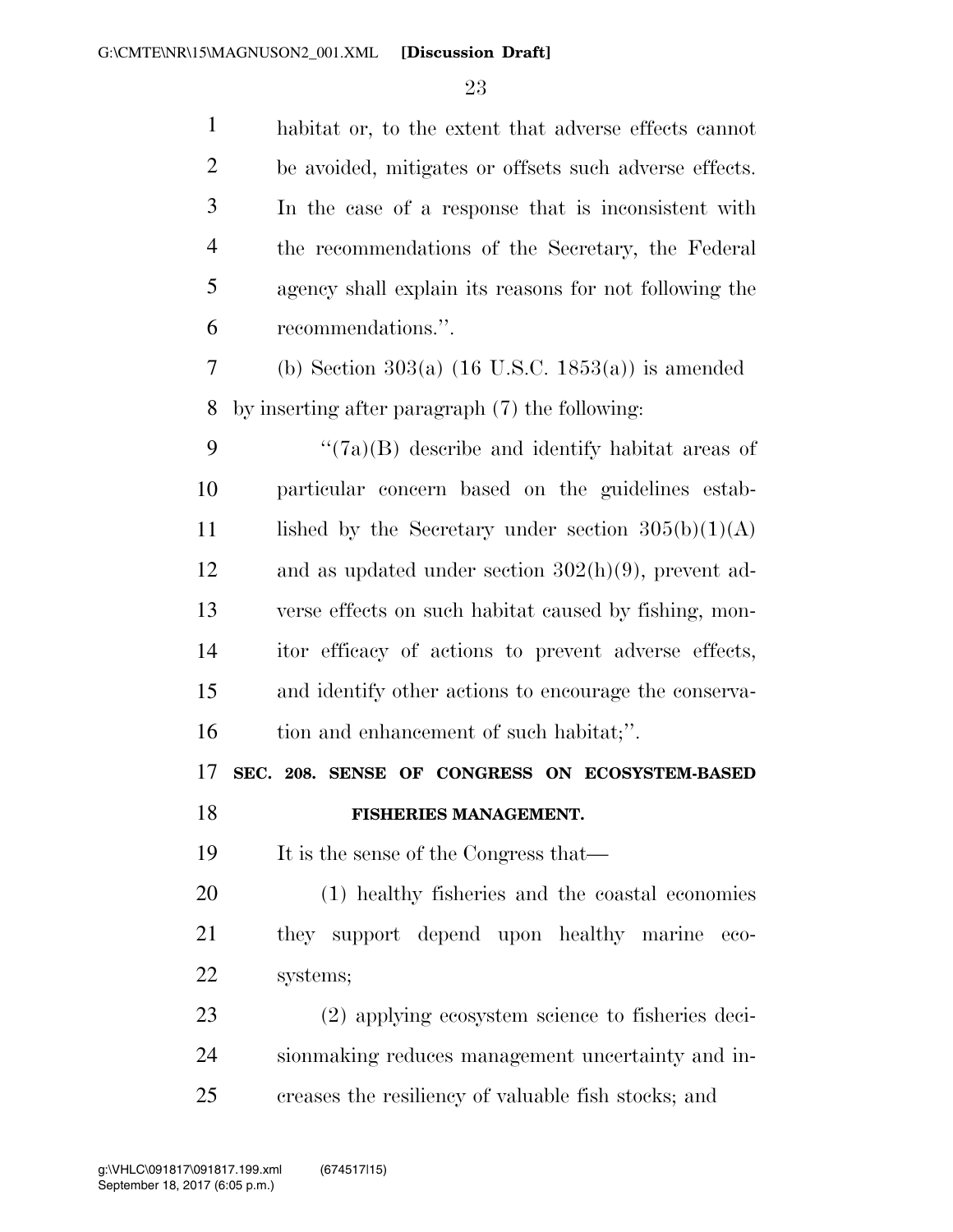G:\CMTE\NR\15\MAGNUSON2\_001.XML [Discussion Draft]

 (3) the National Marine Fisheries Service should continue to refine and implement ecosystem- based approaches to the management of marine fish-ery resources.

# **TITLE III—HEALTHY FISHERIES THROUGH BETTER SCIENCE SEC. 301. HEALTHY FISHERIES THROUGH BETTER SCIENCE.**

 (a) STOCK ASSESSMENT PLAN.—Within one year after the date of the enactment of the Act, and each subse- quent year, the Secretary shall report to the Committee on Natural Resources of the House of Representatives and the Committee on Commerce, Science, and Transportation of the Senate, on the National Marine Fisheries Service's progress on prioritizing and improving stock assessments. Such report shall—

 (1) summarize the methods used for assess- ments for all stocks of fish for which a fishery man- agement plan is in effect under the Magnuson-Ste- vens Fishery Conservation and Management Act (16 U.S.C. 1801 et seq.), and explain which stocks have not been assessed, and why;

 (2) summarize each stock assessment and stock assessment update completed during the preceding year;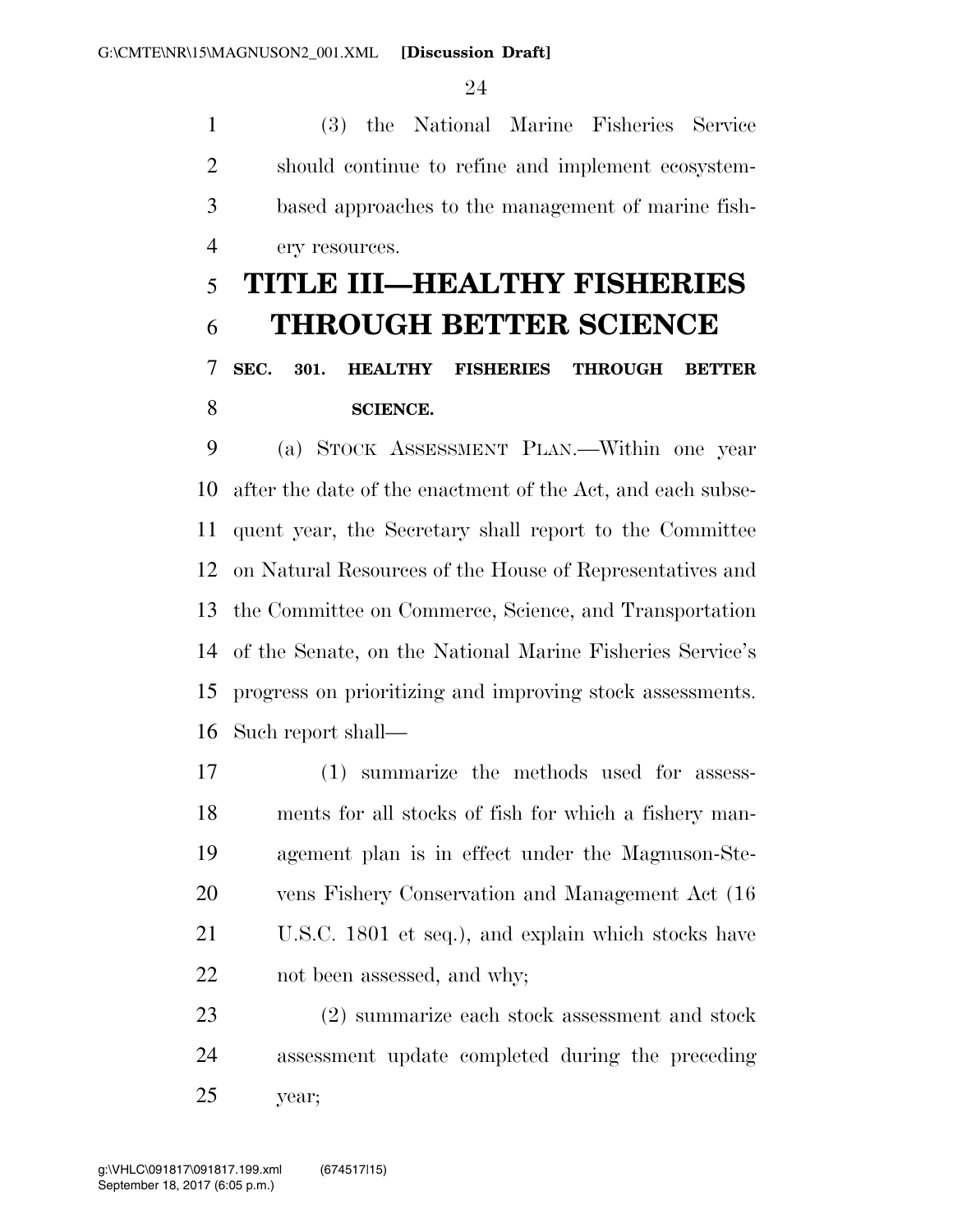(3) include the schedule for all upcoming stock assessments and stock assessment updates; and

 (4) identify data and analysis, especially con- cerning recreational fishing, that, if available, would reduce uncertainty in and improve the accuracy of future stock assessments, including whether such data and analysis could be provided by fishermen, fishing communities, universities, and research insti-tutions.

 (b) IMPROVING SCIENCE.—Section 2(a)(8) of the Magnuson-Stevens Fishery Conservation and Manage- ment Act (16 U.S.C. 1801) is amended by adding at the end the following: ''Fisheries management is most effec- tive when it uses the best scientific information available, and incorporates such information from governmental and nongovernmental sources, including State and Federal agency staff, fishermen, fishing communities, universities, nonprofit organizations, traditional knowledge from Tribes and subsistence fishermen, and research institutions. Sci- entific and statistical committees should consider such in- formation when seeking the best scientific information available to form the basis of conservation and manage-ment.''.

 (c) COST REDUCTION REPORT.—Within 1 year after the date of the enactment of this Act, the Secretary of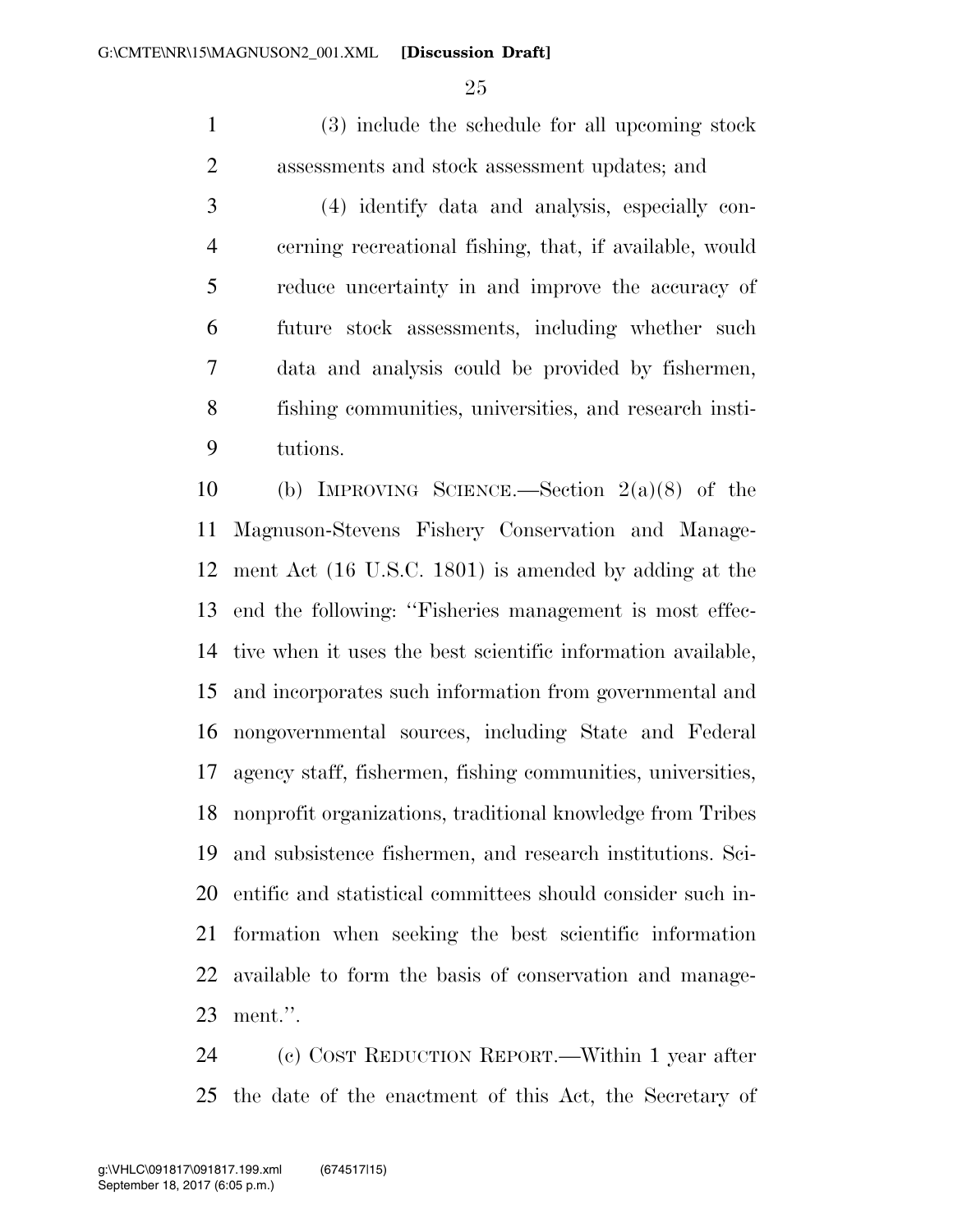Commerce, in consultation with the Regional Fishery Management Councils, shall submit a report to Congress that, with respect to each fishery governed by a fishery management plan in effect under the Magnuson-Stevens Fishery Conservation and Management Act (16 U.S.C. 6 1801 et seq.  $\frac{)}{-}$ 

 (1) identifies the goals of the applicable pro- grams governing monitoring and enforcement of fishing that is subject to such plan;

 (2) identifies methods to accomplish those goals, including human observers, electronic moni-toring, and vessel monitoring systems; and

 (3) reviews the relative appropriateness of each method, based on effectiveness at gathering desired information and short-term and long-term costs and benefits.

### **SEC. 302. COOPERATIVE RESEARCH AND MANAGEMENT PROGRAM.**

 (a) COOPERATIVE RESEARCH PLAN.—Section 318 (16 U.S.C. 1867) is amended—

21 (1) in subsection (a), by inserting  $(1)$ " before the first sentence, and by adding at the end the fol-lowing:

 ''(2) Within one year after the date of the enactment of Strengthening Fishing Communities through Improving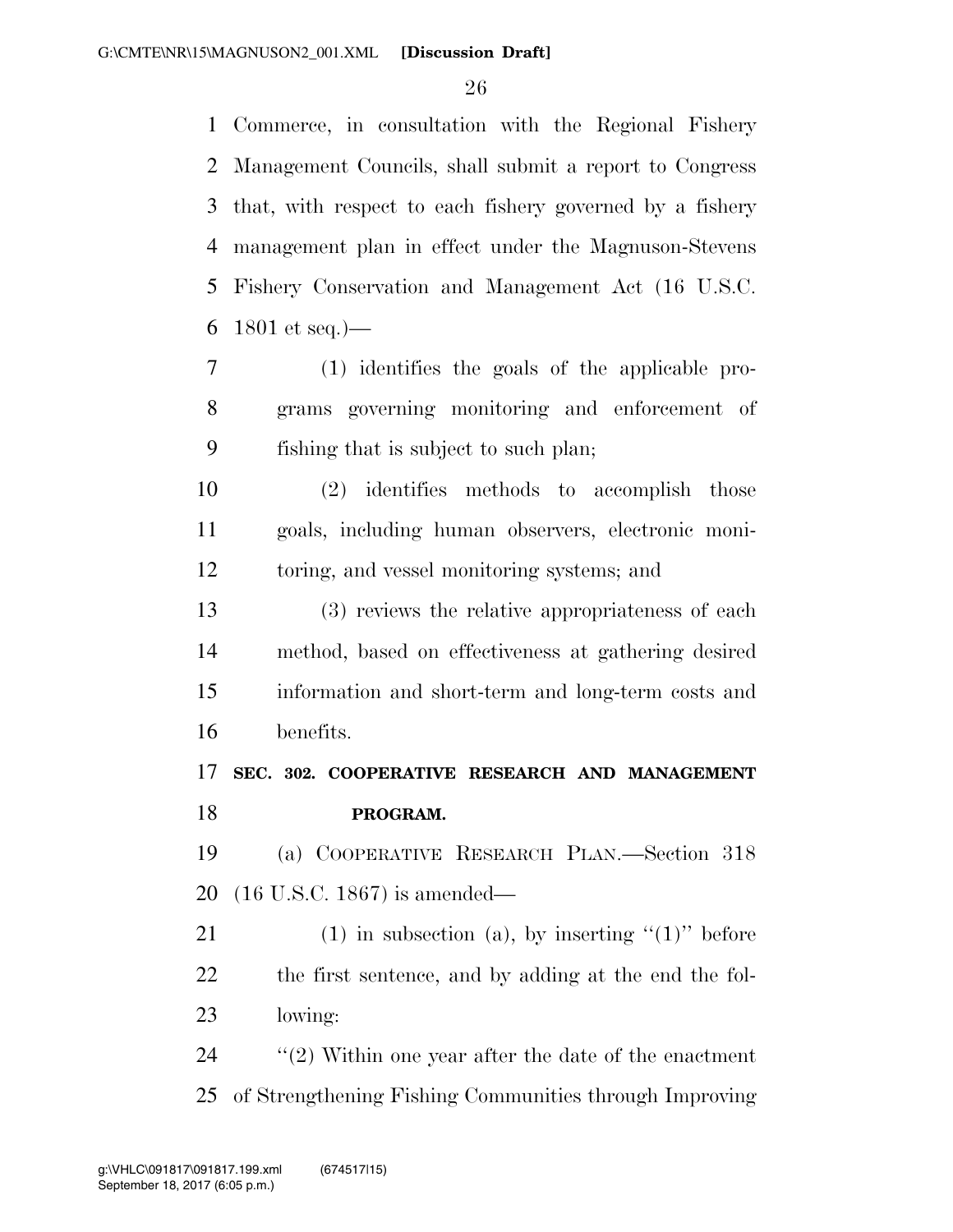Science, Increasing Flexibility, and Modernizing Fisheries Management Act, and after consultation with the Coun- cils, the Secretary shall publish a plan for implementing and conducting the program established in paragraph (1). Such plan shall identify and describe critical regional fish- ery management and research needs, possible projects that may address those needs, and estimated costs for such projects. The plan shall be revised and updated every 5 years, and updated plans shall include a brief description of projects that were funded in the preceding 5-year period and the research and management needs that were ad-dressed by those projects.'';

 (2) in subsection (b), by striking ''in consulta- tion with the Secretary.'' and inserting ''. Each Council shall provide a list of such needs to the Sec- retary on an annual basis, identifying and prioritizing such needs.'';

18 (3) in subsection  $(c)$ —

 (A) in the heading, by striking ''**FUND-ING**'' and inserting ''**PRIORITIES**''; and

 (B) in paragraph (1), by striking all after ''including'' and inserting an em dash, followed on the next line by the following:

24  $\langle (A)$  the use of fishing vessels or acoustic or other marine technology;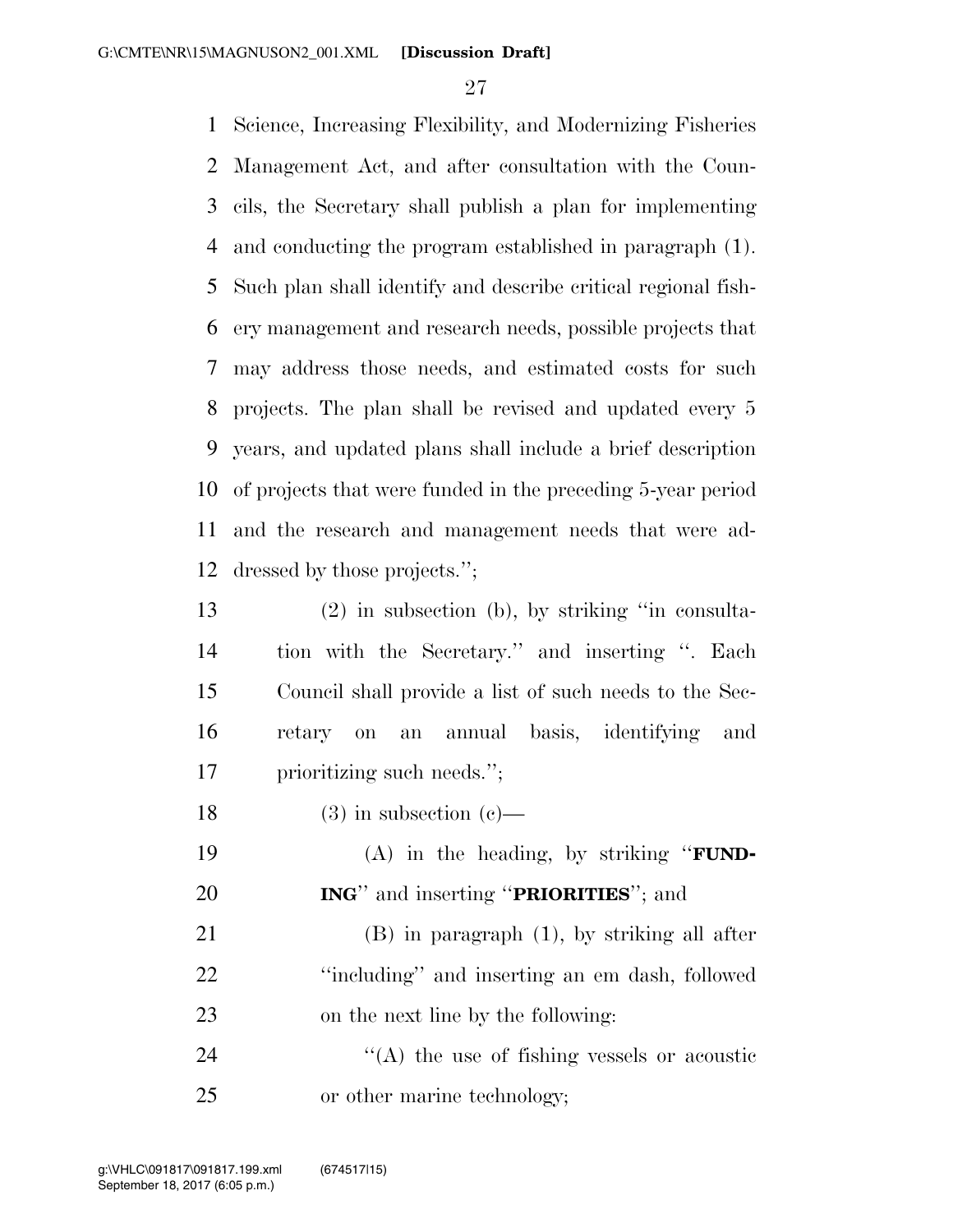1 ''(B) expanding the use of electronic catch reporting programs and technology; and  $\cdot$  (C) improving monitoring and observer coverage through the expanded use of electronic monitoring devices and satellite tracking sys- tems.''; and (4) by adding at the end the following: 8 "(g) ACCEPTANCE OF FUNDING.—The Secretary may, using the authority established under section 208 of

 Public Law 109–479 (16 U.S.C. 1891b), accept and use funding from other Federal agencies, academic institu- tions, persons, including fishery participants, and non- governmental organizations to expand cooperative fish- eries research and management efforts, including efforts to improve data collection in recreational fisheries, for the purposes of improving management certainty and out-comes.''.

 (b) ALLOCATION EXCEPTION.—Section 208 of the Magnuson-Stevens Fishery Conservation and Manage- ment Reauthorization Act of 2006 (16 U.S.C. 1891b) is amended by adding at the end the following:

22 "'(f) ALLOCATION EXCEPTION.—Notwithstanding subsection (d), the Secretary may apportion monies from the Fund to a specific project or region if such monies were identified by the Council that designated them for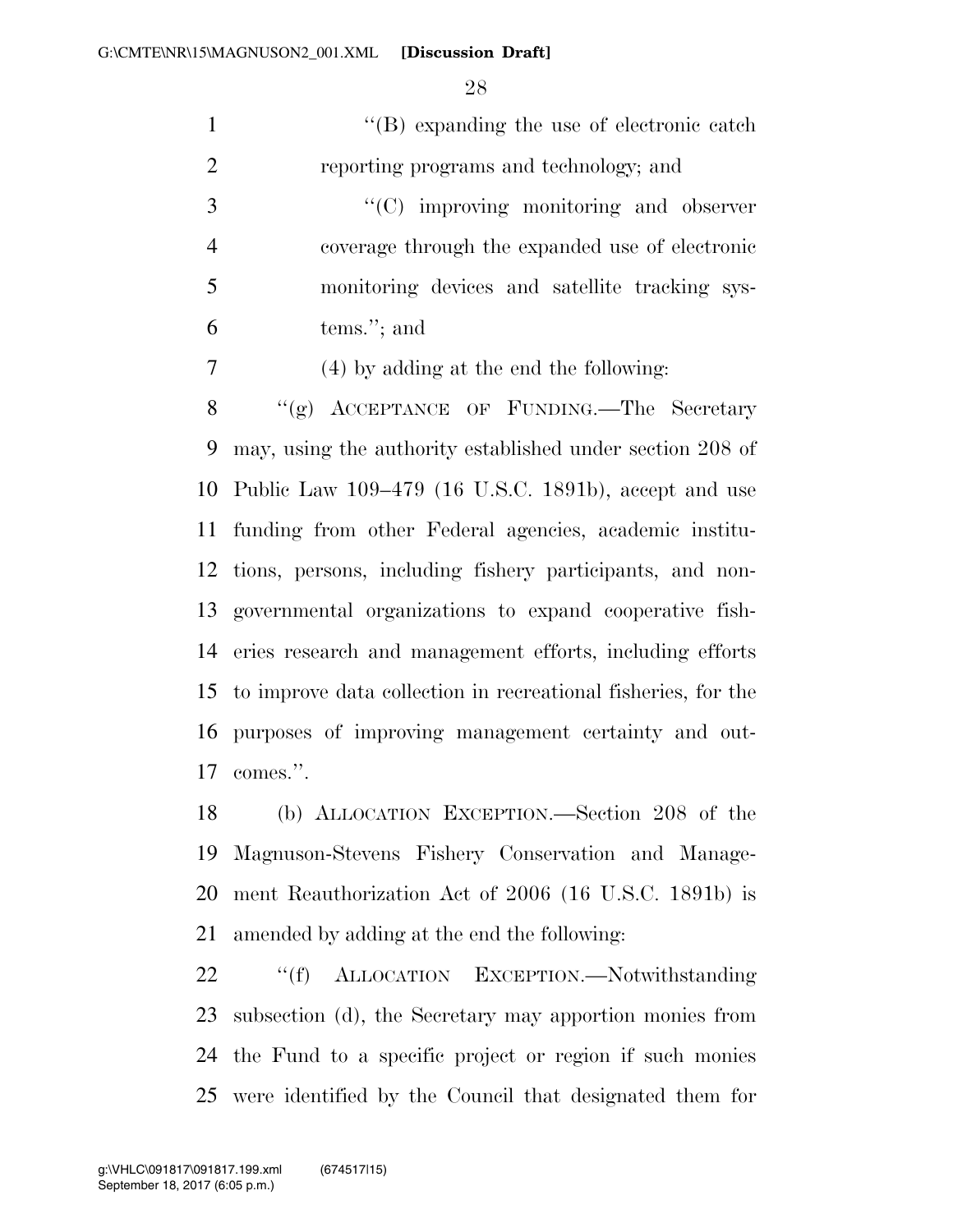inclusion in the Fund under subsection (c)(1), or by the appropriation Act, State, public source, or nonprofit or or-3 ganization from which received under subsection  $(c)(2)$ , as being deposited for that specific project or region.''.

### **SEC. 303. RECREATIONAL DATA COLLECTION.**

 (a) FEDERAL-STATE PARTNERSHIPS.—Section 7 401(g) (16 U.S.C. 1881(g)) is amended by redesignating paragraph (4) as paragraph (5), and by inserting after paragraph (3) the following:

10 "(4) FEDERAL-STATE PARTNERSHIPS.—

11 ''(A) ESTABLISHMENT.—The Secretary shall establish partnerships with States to de- velop best practices for implementation of State programs established pursuant to paragraph (2).

 ''(B) GUIDANCE.—The Secretary shall de- velop guidance, in cooperation with the States, that details best practices for administering State programs pursuant to paragraph (2), and provide such guidance to the States.

21 "'(C) BIENNIAL REPORT.—The Secretary shall submit to the Congress and publish bien-23 nial reports that include—

24  $\frac{1}{2}$  (i) the estimated accuracy of the reg-istry program established under paragraph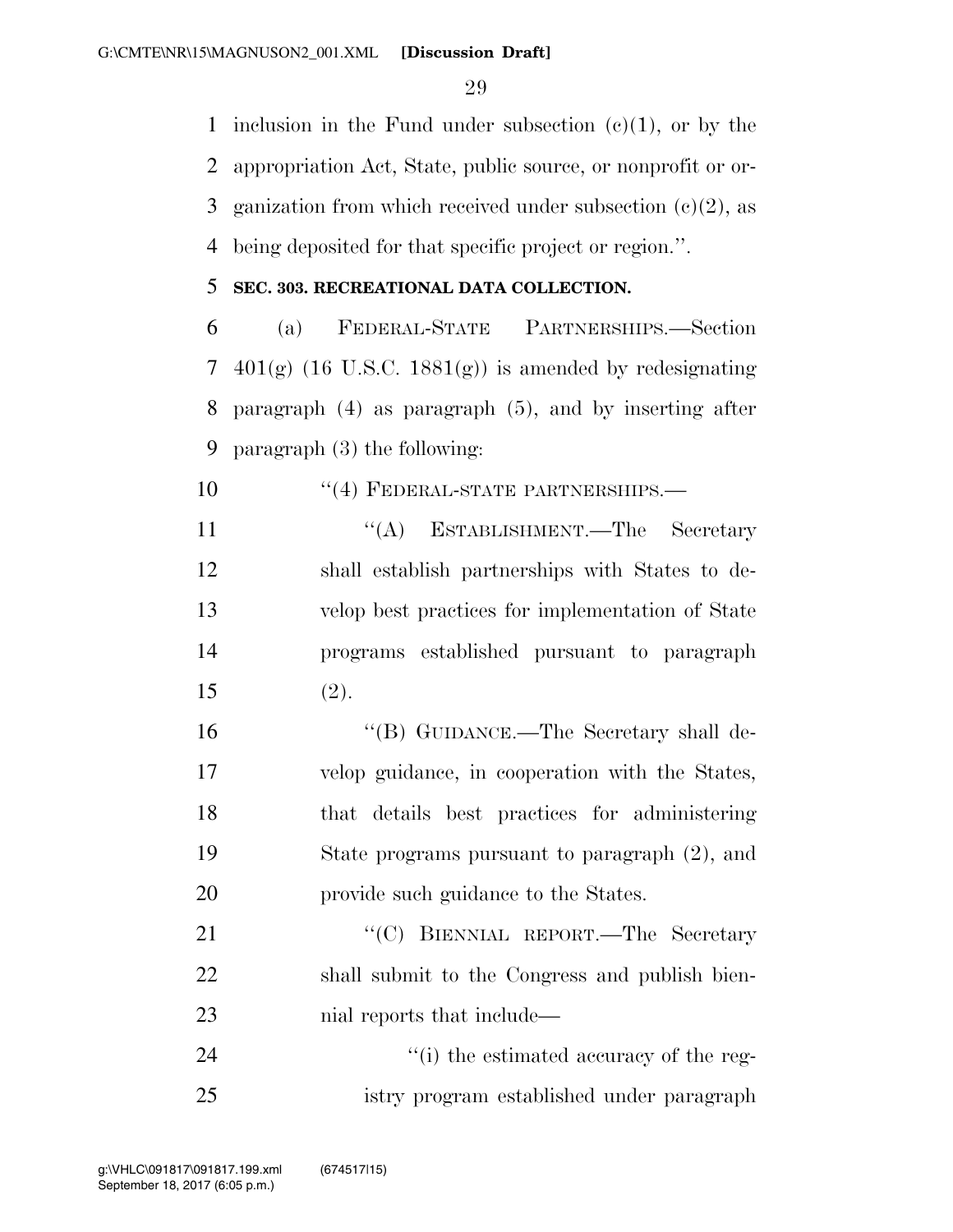| $\mathbf{1}$   | (1) and of State programs that are ex-             |
|----------------|----------------------------------------------------|
| $\overline{2}$ | empted under paragraph $(2)$ ;                     |
| 3              | "(ii) priorities for improving rec-                |
| $\overline{4}$ | reational fishing data collection; and             |
| 5              | "(iii) an explanation of any use of in-            |
| 6              | formation collected by such State programs         |
| $\tau$         | and by the Secretary, including a descrip-         |
| 8              | tion of any consideration given to the in-         |
| 9              | formation by the Secretary.                        |
| 10             | "(D) STATES GRANT PROGRAM.—The Sec-                |
| 11             | retary may make grants to States to improve        |
| 12             | implementation of State programs consistent        |
| 13             | with this subsection. The Secretary shall          |
| 14             | prioritize such grants based on the ability of the |
| 15             | grant to improve the quality and accuracy of       |
| 16             | such programs.".                                   |
| 17             | (b) ACTION BY SECRETARY.—The Secretary of Com-     |
| 18             | merce shall—                                       |
| 19             | $(1)$ within 90 days after the date of the enact-  |
| <b>20</b>      | ment of this Act, enter into an agreement with the |
| 21             | National Academy of Sciences to evaluate, in the   |
| 22             | form of a report, the following:                   |
| 23             | (A) how the design of the Marine Rec-              |
| 24             | reational Information Program, for the pur-        |
| 25             | poses of stock assessment and the determina-       |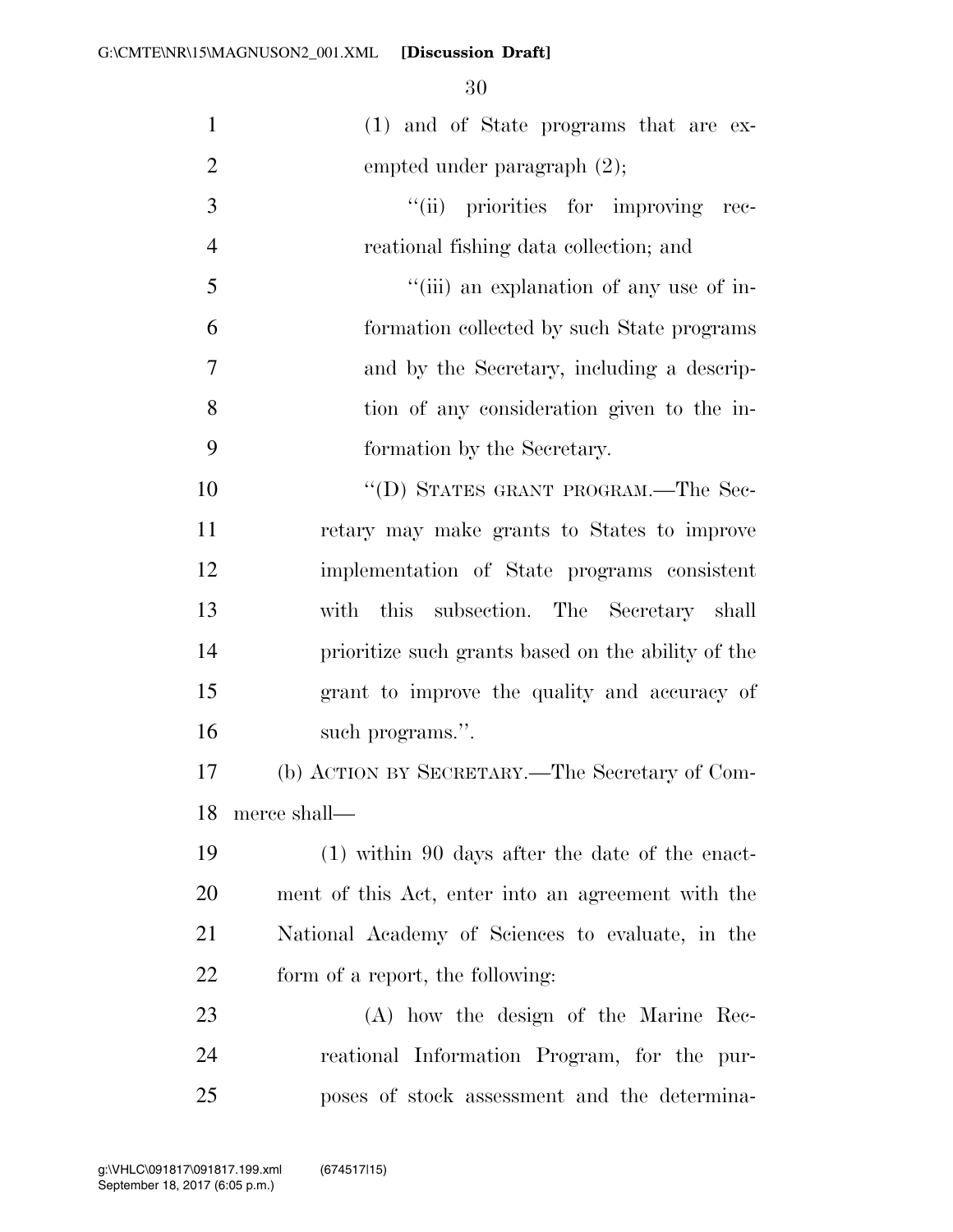| $\mathbf{1}$   | tion of stock management reference points, can        |
|----------------|-------------------------------------------------------|
| $\overline{2}$ | be improved to better meet the needs of in-sea-       |
| 3              | son management of annual catch limits under           |
| $\overline{4}$ | section $303(a)(15)$ of the Magnuson-Stevens          |
| 5              | Fishery Conservation and Management Act (16)          |
| 6              | U.S.C. $1853(a)(15)$ ; and                            |
| 7              | (B) what actions the Secretary, Councils,             |
| 8              | and States could take to improve the accuracy         |
| 9              | and timeliness of data collection and analysis to     |
| 10             | improve the Marine Recreational Information           |
| 11             | Program and facilitate in-season management.          |
| 12             | $(2)$ within 6 months after receiving the report      |
| 13             | under paragraph (1), submit to Congress rec-          |
| 14             | ommendations of changes to be made to the Marine      |
| 15             | Recreational Information Program to make the pro-     |
| 16             | gram better meet the needs of in-season manage-       |
| 17             | ment of annual catch limits and other requirements    |
| 18             | under such section.                                   |
| 19             | SEC. 304. MODERNIZING FISHERIES DATA COLLECTION       |
| 20             | AND STORAGE.                                          |
| 21             | (a) VIDEO AND ACOUSTIC SURVEY<br>TECH-                |
| 22             | NOLOGIES.—The Secretary shall work with the Regional  |
| 23             | Fishery Management Councils and nongovernmental enti- |
| 24             | ties to develop and implement the use pursuant to the |
| 25             | Magnuson-Stevens Fishery Conservation and Manage-     |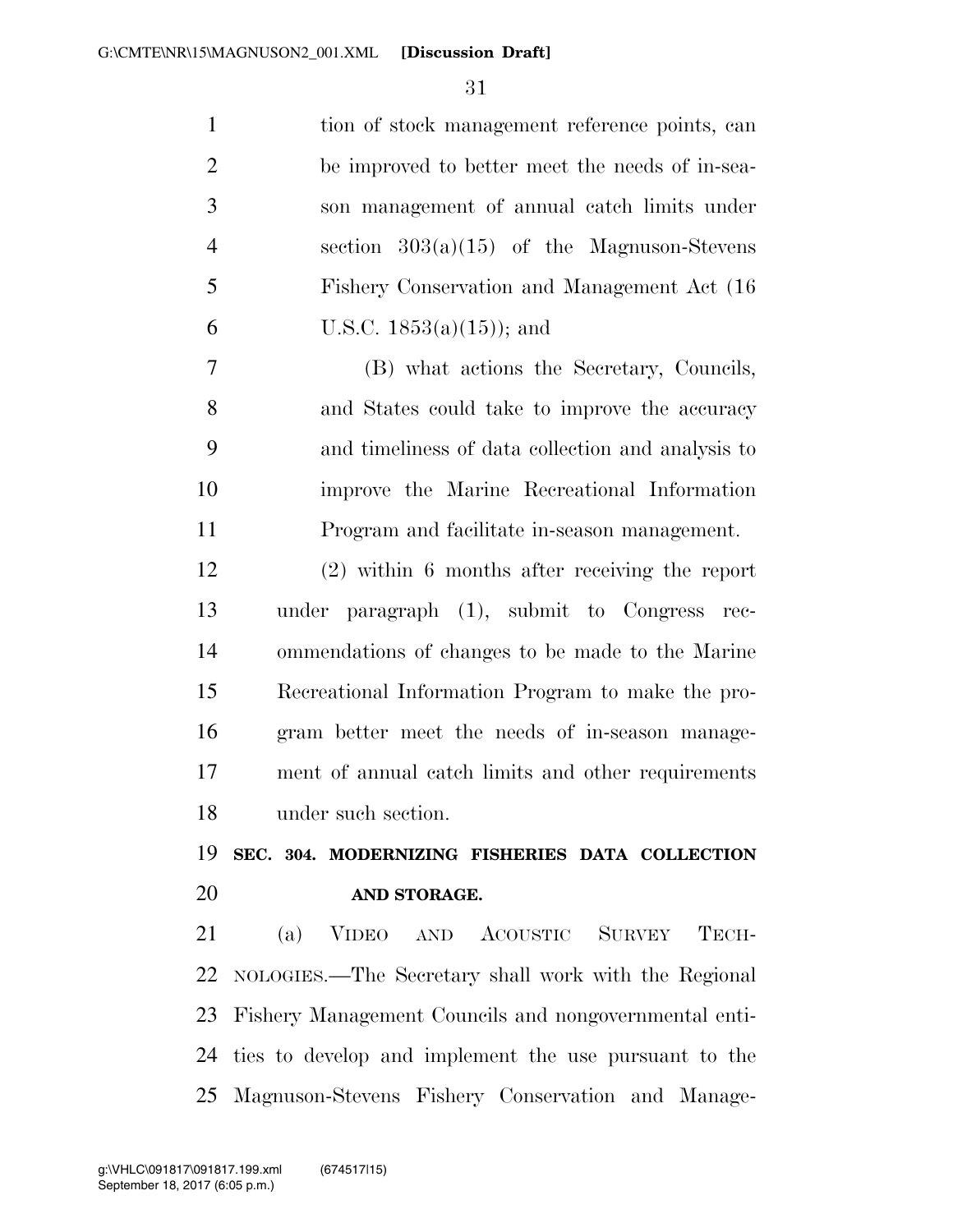ment Act (16 U.S.C. 1801 et seq.) of video survey tech- nologies and expanded use of acoustic survey technologies. (b) IMPROVED DATA MANAGEMENT.—The Secretary of Commerce shall—

 (1) seek to enter into an agreement with the United States Digital Service within 90 days after the date of the enactment of this Act, under which the Service shall make recommendations to mod- ernize and streamline the fishery data collection, processing, analysis, and storage systems of the Na- tional Marine Fisheries Service, and specify in the agreement that the Secretary is seeking, at a min- imum, recommendations that promote user-centered data and include open, secure architecture and clear data performance specifications;

 (2) under the agreement, provide the United States Digital Service with access to all data collec- tion, processing, analysis, and storage systems of the National Marine Fisheries Service and any other in- formation necessary to enable the development of recommendations that will ensure the optimization and modernization of such systems;

 (3) working with the Councils and fishery stakeholders, consider and implement any rec-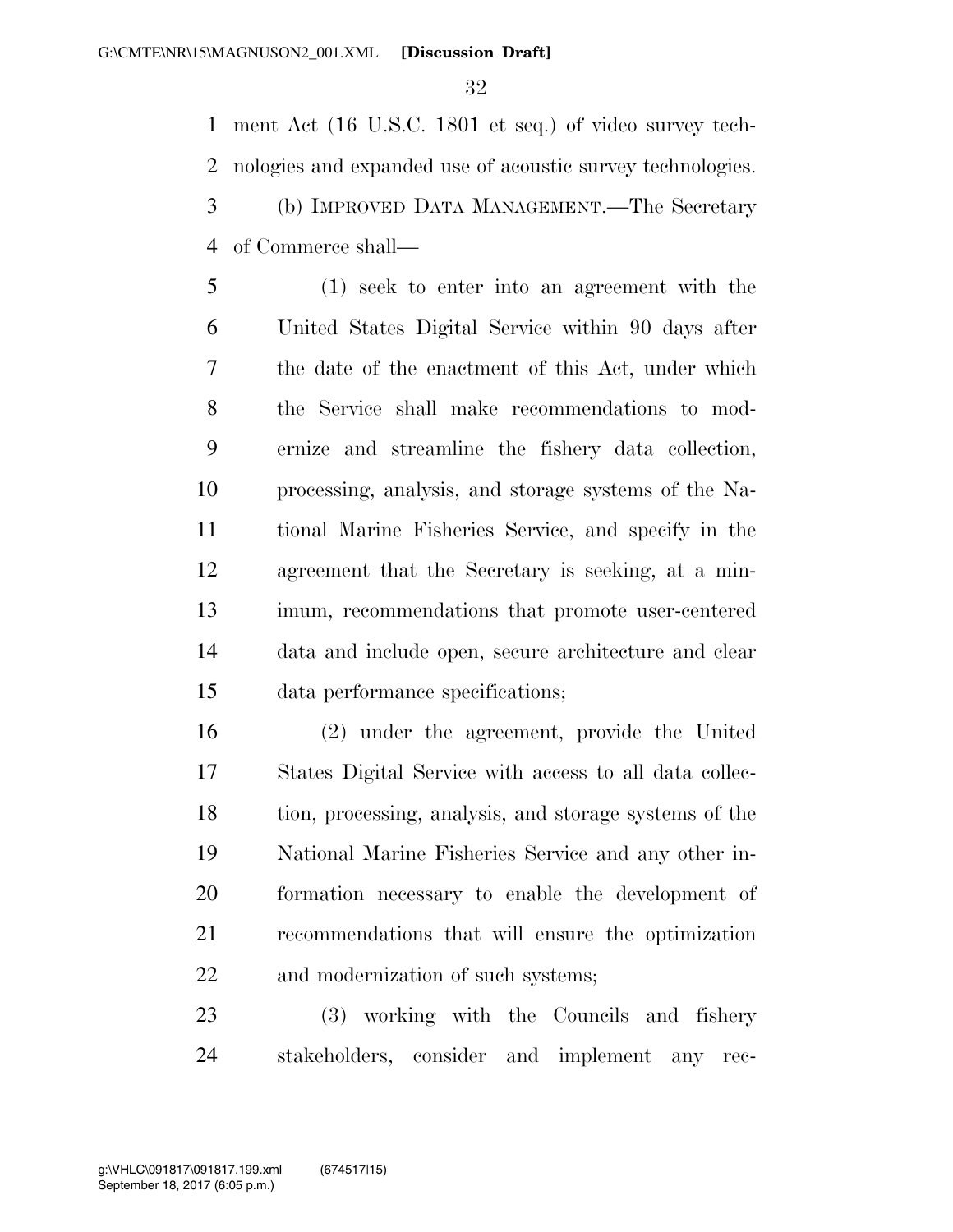ommendations made by the United States Digital Service , as appropriate; and (4) within one year of the date of enactment of

 this Act, and every two years thereafter, report to Congress on the status of the agreement entered into pursuant to paragraph (1) and progress made in modernizing fisheries data systems.

 **SEC. 305. GULF OF MEXICO FISHERIES COOPERATIVE RE-SEARCH AND RED SNAPPER MANAGEMENT.** 

 (a) REPORTING AND DATA COLLECTION PRO-GRAM.—The Secretary of Commerce shall—

 (1) in conjunction with the States, the Gulf of Mexico Fishery Management Council, and the rec- reational fishing sectors, develop and implement a real-time reporting and data collection program for the Gulf of Mexico red snapper fishery using avail-able technology; and

 (2) make implementation of this subsection a priority for funds received by the Secretary and allo- cated to this region under section 2 of the Act of August 11, 1939 (commonly known as the ''Saltonstall-Kennedy Act'') (15 U.S.C. 713c–3).

 (b) FISHERIES COOPERATIVE RESEARCH PRO-GRAM.—The Secretary of Commerce—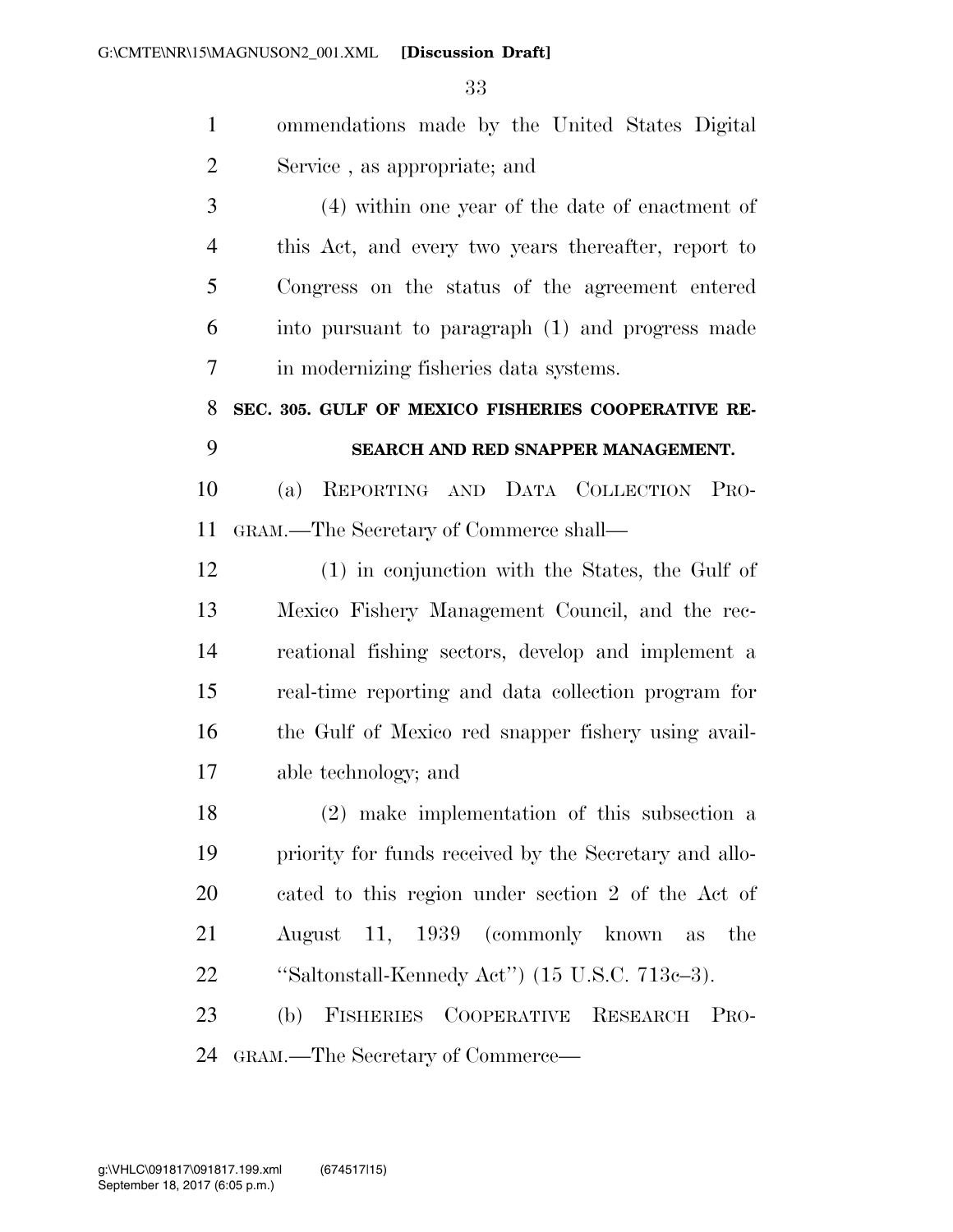(1) shall, in conjunction with the States, the Gulf States Marine Fisheries Commission and the Atlantic States Marine Fisheries Commission, the Gulf of Mexico and South Atlantic Fishery Manage- ment Councils, and the commercial, charter, and recreational fishing sectors, develop and implement a cooperative research program authorized under sec- tion 318 of the Magnuson-Stevens Fishery Conservatoin and Management Act (16 U.S.C. 1867) for the fisheries of the Gulf of Mexico and South Atlantic regions, giving priority to those fish-eries that are considered data-poor; and

 (2) may, subject to the availability of appropria- tions, use funds received by the Secretary under sec- tion 2 of the Act of August 11, 1939 (commonly known as the ''Saltonstall-Kennedy Act'') (15 U.S.C. 17 713c–3) to implement this subsection.

18 (e) USE OF FISHERIES INFORMATION IN STOCK AS- SESSMENTS.—The Director of the Southeast Fisheries Science Center of the National Oceanic and Atmospheric Administration? shall ensure that fisheries information made available through fisheries programs funded under Public Law 112–141 is incorporated as soon as possible into any fisheries stock assessments conducted after the date of the enactment of this Act.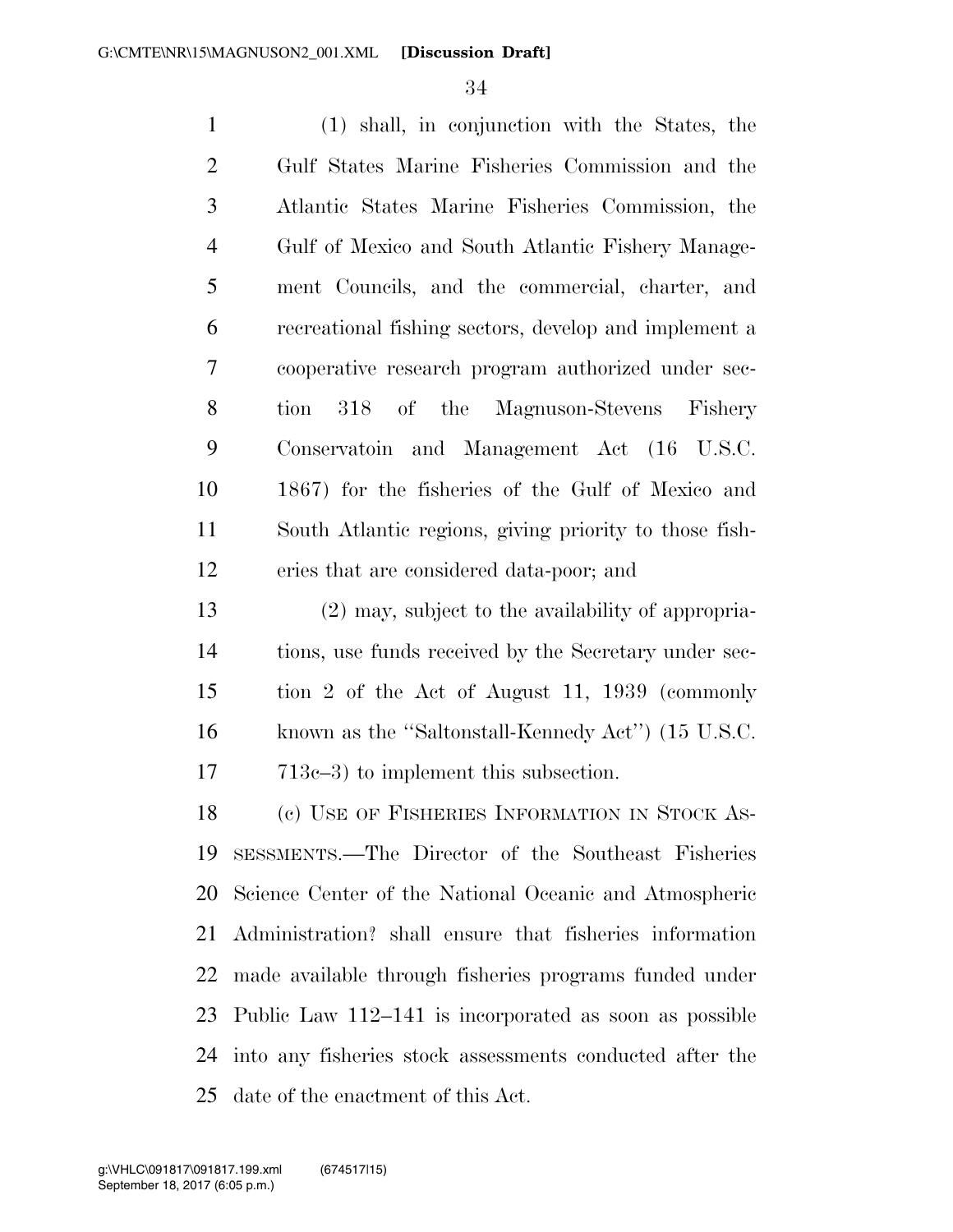(d) FUNDING OF STOCK ASSESSMENTS.—The Sec- retary of Commerce and the Secretary of the Interior, act- ing through the Bureau of Ocean Energy Management, shall enter into a cooperative agreement for the funding of stock assessments that are necessitated by any action by the Bureau with respect to offshore oil rigs in the Gulf of Mexico that adversely impacts red snapper.

## **SEC. 306. SCIENCE AND MANAGEMENT FOR SHIFTING STOCKS.**

 (a) BEST AVAILABLE SCIENCE.—Section 805(a) of the Atlantic Coastal Fisheries Cooperative Management Act (16 U.S.C. 5104) is amended by adding at the end the following:

 $\frac{14}{2}$  ''(3) In developing or updating a coastal fishery management plan or plan amendment, the Commis- sion shall account for, using the best scientific infor- mation available, any climate change impacts, in- cluding changes in fish abundance and distribution, on coastal fishery resources when establishing quota allocations between any State or other management unit.''.

 (b) FISHERY AUTHORIZATION.—Section 305(a) of the Magnuson-Stevens Fishery Conservation and Manage-ment Act (16 U.S.C. 1855a)) is amended—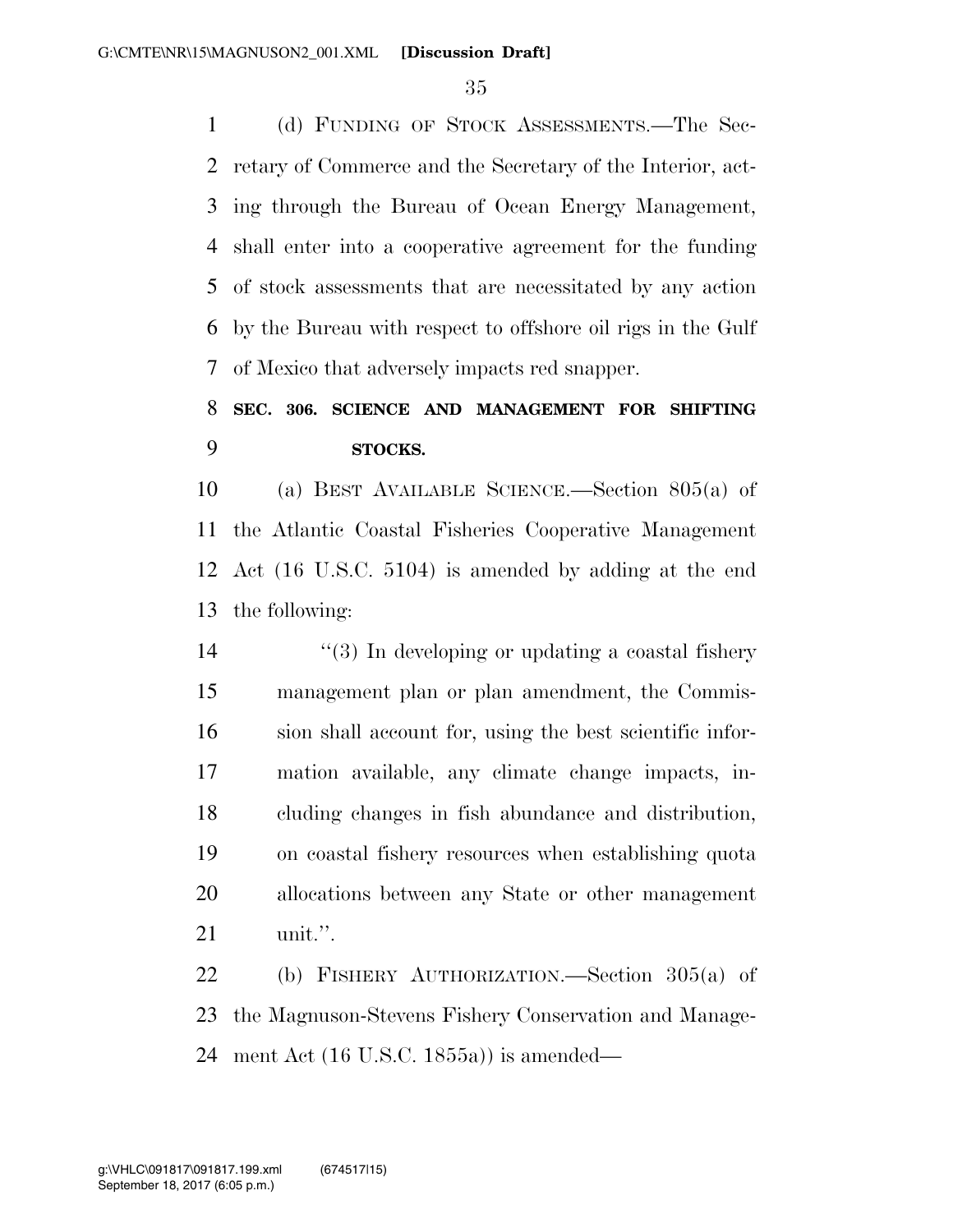(1) by amending paragraph (3) to read as fol-lows:

3 "(3) The Secretary shall authorize the develop- ment of a new fishery not included on the list only when the Secretary determines the fishery's eco- system impacts have been analyzed. Nothing in this subsection shall restrict the requirements for the ex- perimental permitting process under section  $318(d)$ .";

 (2) by amending paragraph (4) to read as fol-lows:

12 ''(4) Not later than 18 months after the date of enactment of the Strengthening Fishing Commu- nities through Improving Science, Increasing Flexi- bility, and Modernizing Fisheries Management Act, and at least once every 5 years after, each Council shall revise its list of approved current fisheries and gear in specific and narrow terms, including geo- graphic range, to ensure only active fisheries or new fisheries intended for Secretarial review under sec-21 tion  $305(a)(3)$  are included, and submit such list to the Secretary. The Secretary shall make a deter- mination required under section 305(a)(3) and if the Secretary finds that the proposed change is con-25 sistent with section  $305(a)(3)$  and other applicable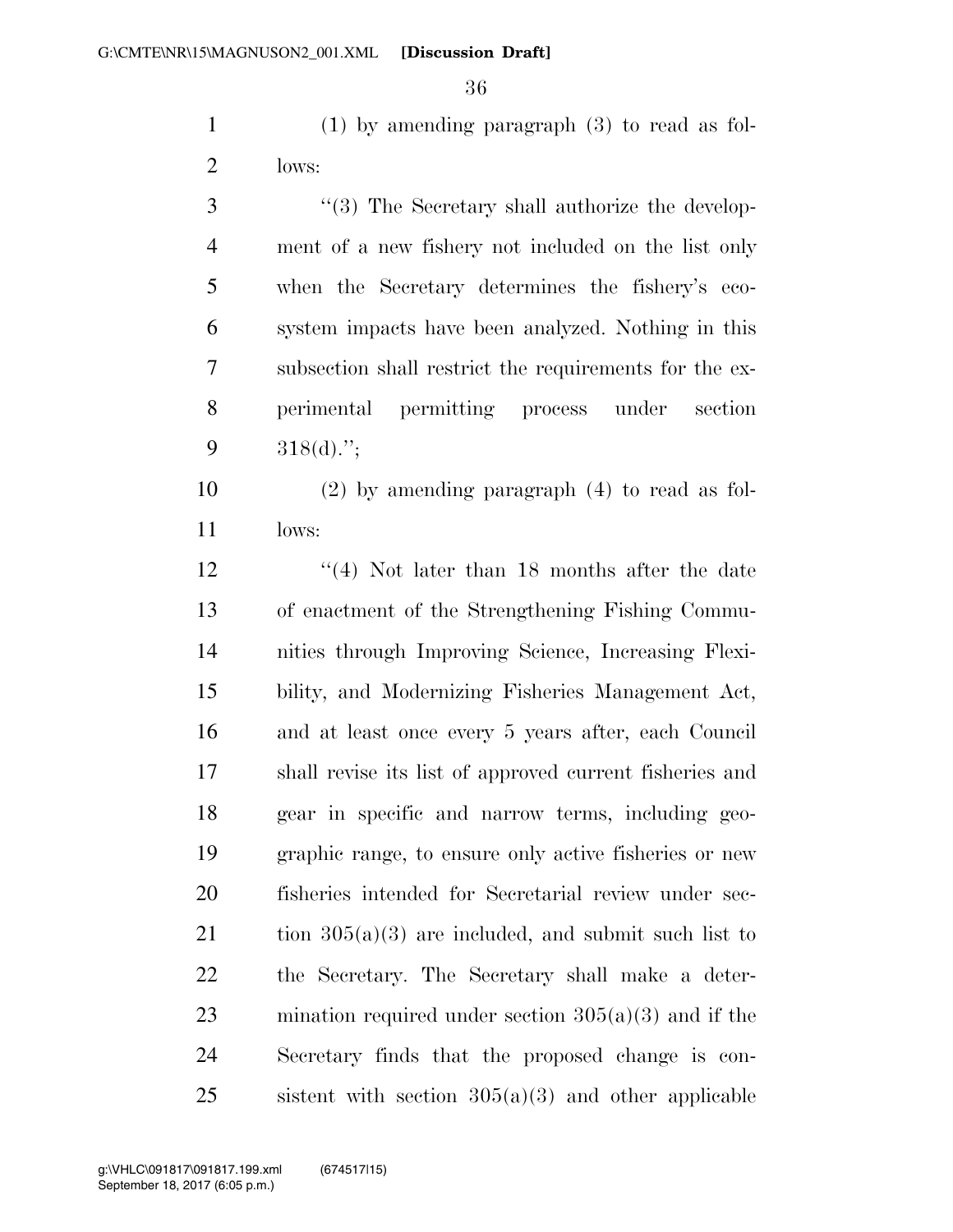| $\mathbf{1}$   | law, the Secretary shall publish a revised list, after |
|----------------|--------------------------------------------------------|
| $\overline{2}$ | notice and an opportunity for public comment. Once     |
| 3              | the determination has been made to include a new       |
| $\overline{4}$ | fishery on the list of approved current fisheries, a   |
| 5              | Council shall prepare a fishery management plan for    |
| 6              | the fishery or an amendment to include the fishery     |
| 7              | in an existing fishery management plan in accord-      |
| 8              | ance with section 303, in order for fishing in the     |
| 9              | new fishery to begin."; and                            |
| 10             | (3) by adding at the end the following:                |
| 11             | "(7) The Secretary shall issue guidance for            |
| 12             | making a determination that a new fishery's eco-       |
|                |                                                        |
| 13             | system impacts have been sufficiently analyzed.".      |
|                | TITLE IV-STRENGTHENING                                 |
|                | <b>FISHING COMMUNITIES</b>                             |
| 14<br>15<br>16 | SEC. 401. SALTONSTALL-KENNEDY ACT REFORM.              |
| 17             | Section $2(b)$ of the Act of August 11, 1939 (com-     |
| 18             | monly known as the "Saltonstall-Kennedy Act") (15      |
| 19             | U.S.C. $713c-3(b)$ , is amended—                       |
| 20             | (1) by striking " $(1)$ ";                             |
| 21             | $(2)$ by striking "and ending on June 30,              |
| 22             | $1957$ ,";                                             |
| 23             | $(3)$ by striking "moneys" the first place it ap-      |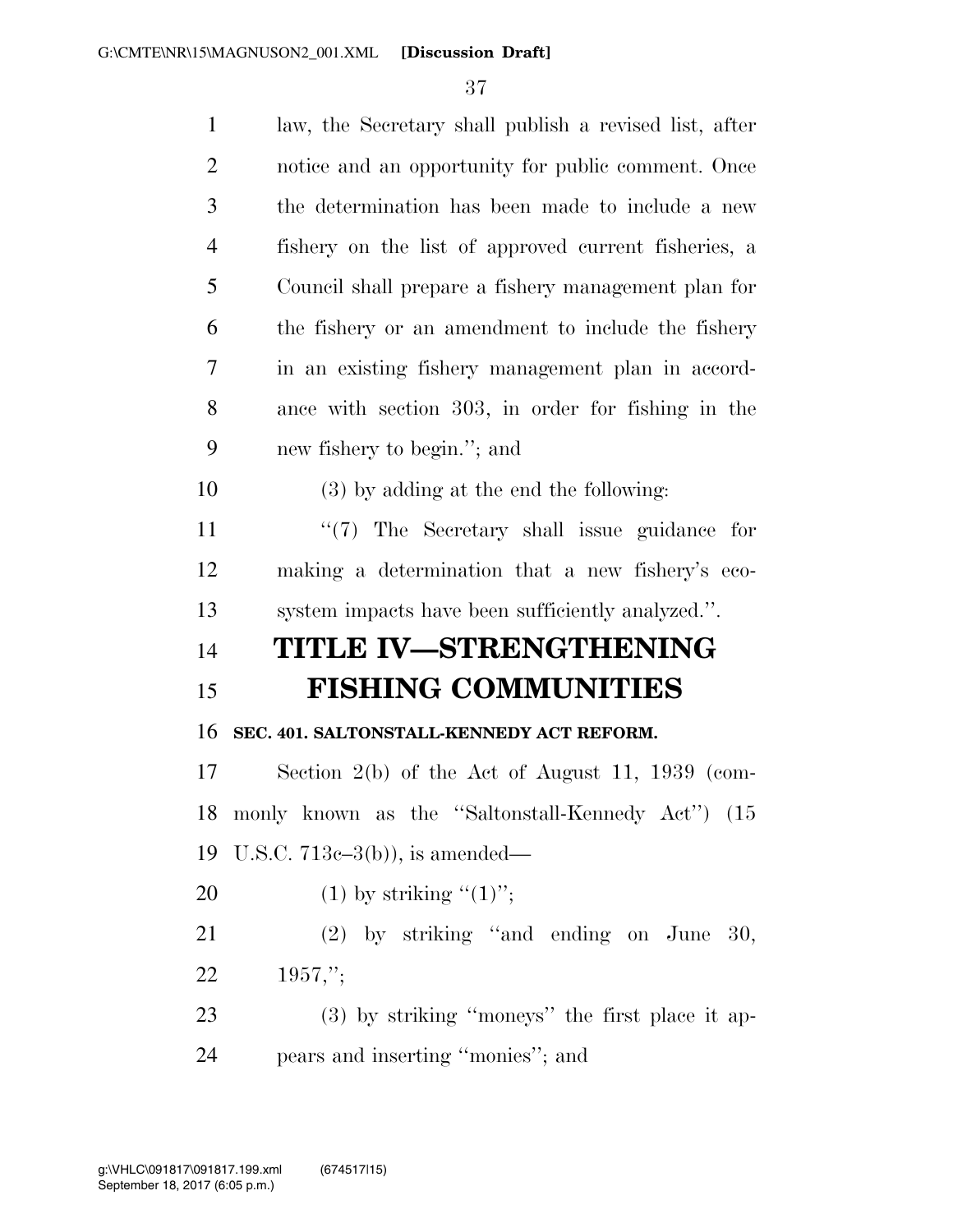| $\mathbf{1}$   | (4) by striking "shall be maintained in a sepa-         |
|----------------|---------------------------------------------------------|
| $\overline{2}$ | rate fund only for" and all that follows and inserting  |
| 3              | "and shall only be used for the purposes described      |
| $\overline{4}$ | under subsection $(e)$ .".                              |
| 5              | SEC. 402. FISHERY RESOURCE DISASTER ASSISTANCE.         |
| 6              | (a) ESTIMATION OF COST OF RECOVERY FROM FISH-           |
| 7              | ERY RESOURCE<br>DISASTER.—Section $312(a)(1)$<br>(16)   |
| 8              | U.S.C. $1861a(a)(1)$ is amended—                        |
| 9              | (1) by inserting "(A)" after "(1)";                     |
| 10             | $(2)$ by redesignating subparagraphs $(A)$ through      |
| 11             | (C) as clauses (i) through (iii), respectively, of sub- |
| 12             | paragraph (A) (as designated by the amendment           |
| 13             | made by paragraph $(1)$ ; and                           |
| 14             | $(3)$ by adding at the end the following:               |
| 15             | "(B) The Secretary shall publish the esti-              |
| 16             | mated cost of recovery from a fishery resource          |
| 17             | disaster no later than 30 days after the Sec-           |
| 18             | retary makes the determination under subpara-           |
| 19             | graph (A) with respect to such disaster. Such           |
| 20             | an estimate shall include financial impacts to          |
| 21             | the broader seafood economy and coastal com-            |
| 22             | munities, including but not limited to har-             |
| 23             | vesters, processors, charter fishing companies,         |
| 24             | ports and related infrastructure owners and/or          |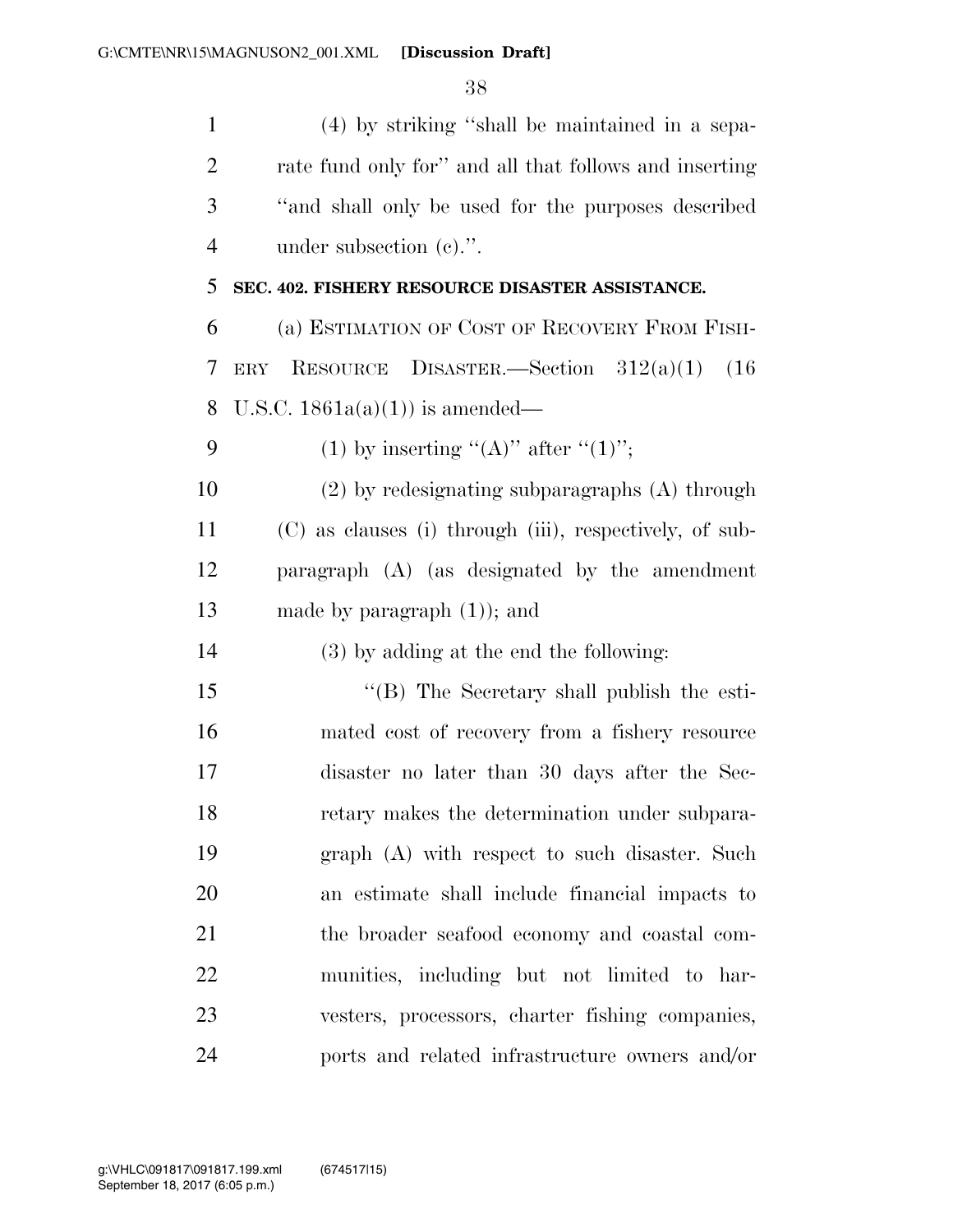service providers, and seafood shipping compa-nies''.

 (b) DEADLINE FOR ACTION ON REQUEST BY GOV- ERNOR FOR DETERMINATION REGARDING DISASTER AS-5 SISTANCE.—Section  $312(a)$  (16 U.S.C. 1861a(a)) is amended by redesignating paragraphs (2) through (4) as paragraphs (3) through (5), and by inserting after para-graph (1) the following:

 ''(2) The Secretary shall make a decision re- garding a request from a Governor under paragraph (1) within 120 days after the completion of the fish- ing season or other period for which the relief was requested.''.

 (c) DISASTER FUNDING AUTHORITY.—Section 251(b)(2)(D) of the Balanced Budget and Emergency Deficit Control Act of 1985 (2 U.S.C. 901(b)(2)(D)) is amended—

18  $(1)$  in clause  $(i)$ —

 (A) in the matter preceding subclause (I), by striking '' the total of—'' and inserting ''an 21 amount equal to the difference between''—; (B) by redesignating subclauses (I) and (II) as items (aa) and (bb), respectively, and in-denting the items appropriately;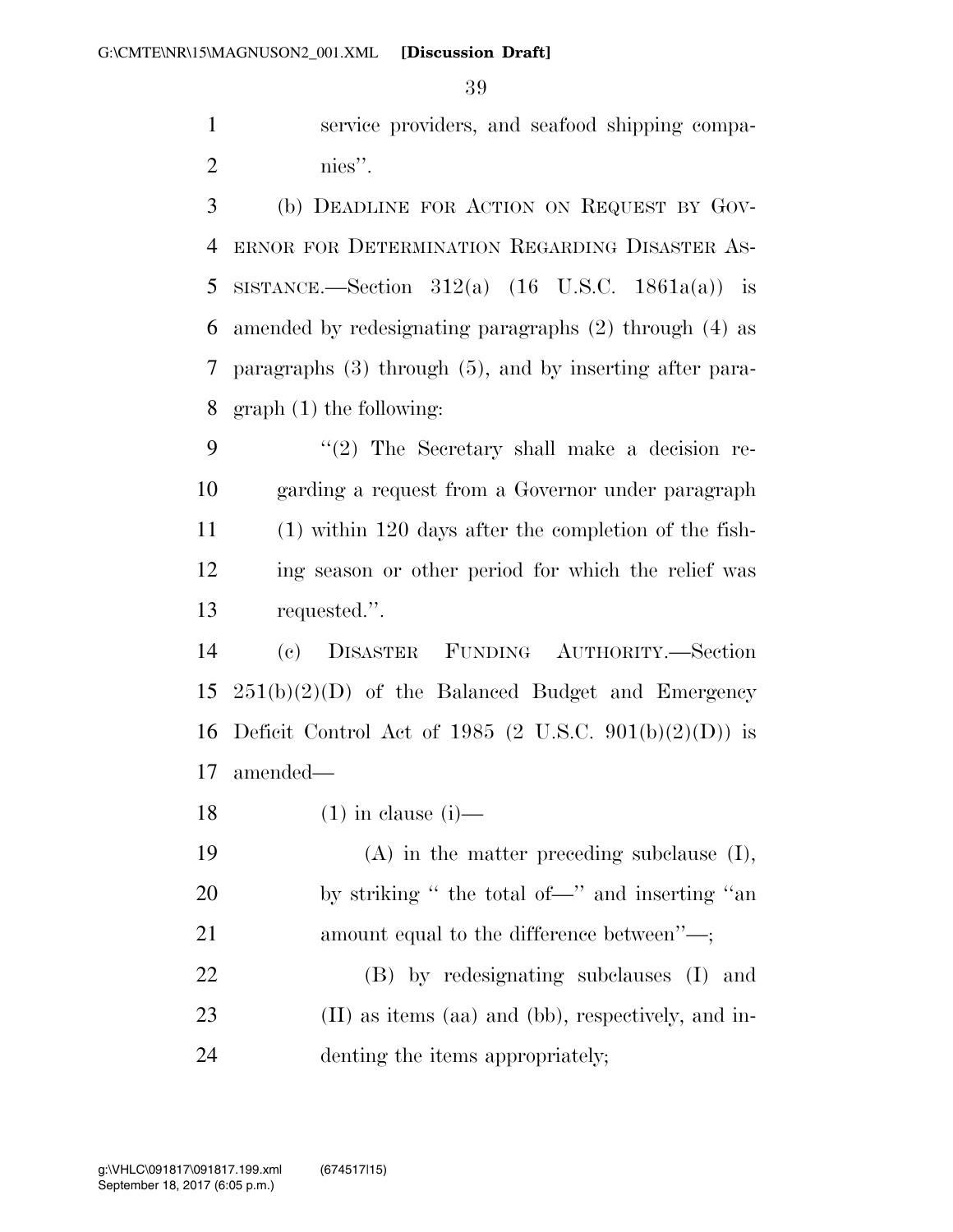| $\mathbf{1}$   | (C) by inserting before item (aa) (as so re-     |
|----------------|--------------------------------------------------|
| $\overline{2}$ | designated) the following:                       |
| 3              | "(I) the sum obtained by add-                    |
| $\overline{4}$ | $ing$ —'';                                       |
| 5              | $(D)$ in item (bb) of subclause $(I)$ (as so re- |
| 6              | designated)—                                     |
| 7              | (i) by striking "subclause $(I)$ " and in-       |
| 8              | serting "item (aa)"; and                         |
| 9              | (ii) by striking the period at the end           |
| 10             | and inserting "; and"; and                       |
| 11             | (E) by adding at the end the following:          |
| 12             | "(II) the additional new budget                  |
| 13             | authority provided in an appropria-              |
| 14             | tions Act for fisheries disaster assist-         |
| 15             | ance pursuant to subparagraph $(E)$              |
| 16             | for the preceding fiscal year."; and by          |
| 17             | adding at the end the following:                 |
| 18             | $f'(v)$ Beginning in fiscal year                 |
| 19             | 2018 and for each fiscal year there-             |
| 20             | after, the calculation of the 'average           |
| 21             | funding provided for fishery resource            |
| 22             | disaster assistance over the previous            |
| 23             | 10 years' shall include, for each fiscal         |
| 24             | year during that period, the additional          |
| 25             | new budget authority provided in an              |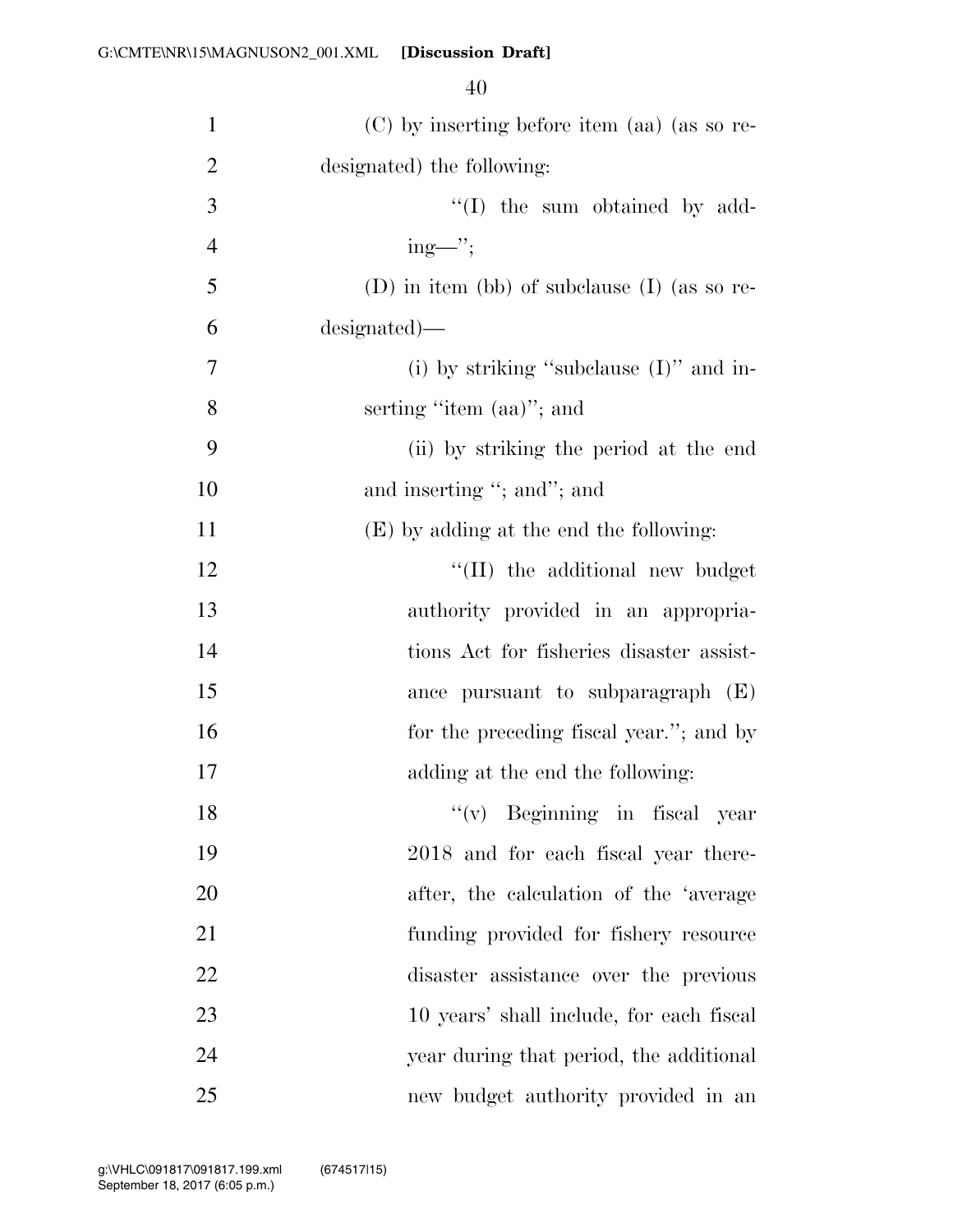appropriations Act for fisheries re- source disaster assistance consistent with the recommendations of the Sec-retary.''.

 **SEC. 403. REFINANCING OF PACIFIC COAST GROUNDFISH FISHING CAPACITY REDUCTION LOAN.** 

 Within 90 days after the date of the enactment of this Act, the Secretary shall implement section 3095 of Public Law 113–291 without further appropriation from Congress.

## **SEC. 404. STRENGTHENING PARTICIPATION FOR PACIFIC TERRITORIES.**

 (a) PARTICIPATION FOR UNITED STATES TERRI- TORIES.—Section 102 (16 U.S.C. 1812) is amended by adding at the end the following:

 ''(d) UNITED STATES TERRITORIES.—The Secretary shall ensure participation for, and consider the interests of, United States territories and their fishing communities in managing highly migratory species that frequent the exclusive economic zone adjoining such territories.''.

 (b) APPOINTMENTS TO COMMISSION FOR THE CON- SERVATION AND MANAGEMENT OF HIGHLY MIGRATORY FISH STOCKS IN THE WESTERN AND CENTRAL PACIFIC OCEAN.—Section 503 of the Western and Central Pacific Fisheries Convention Implementation Act (16 U.S.C.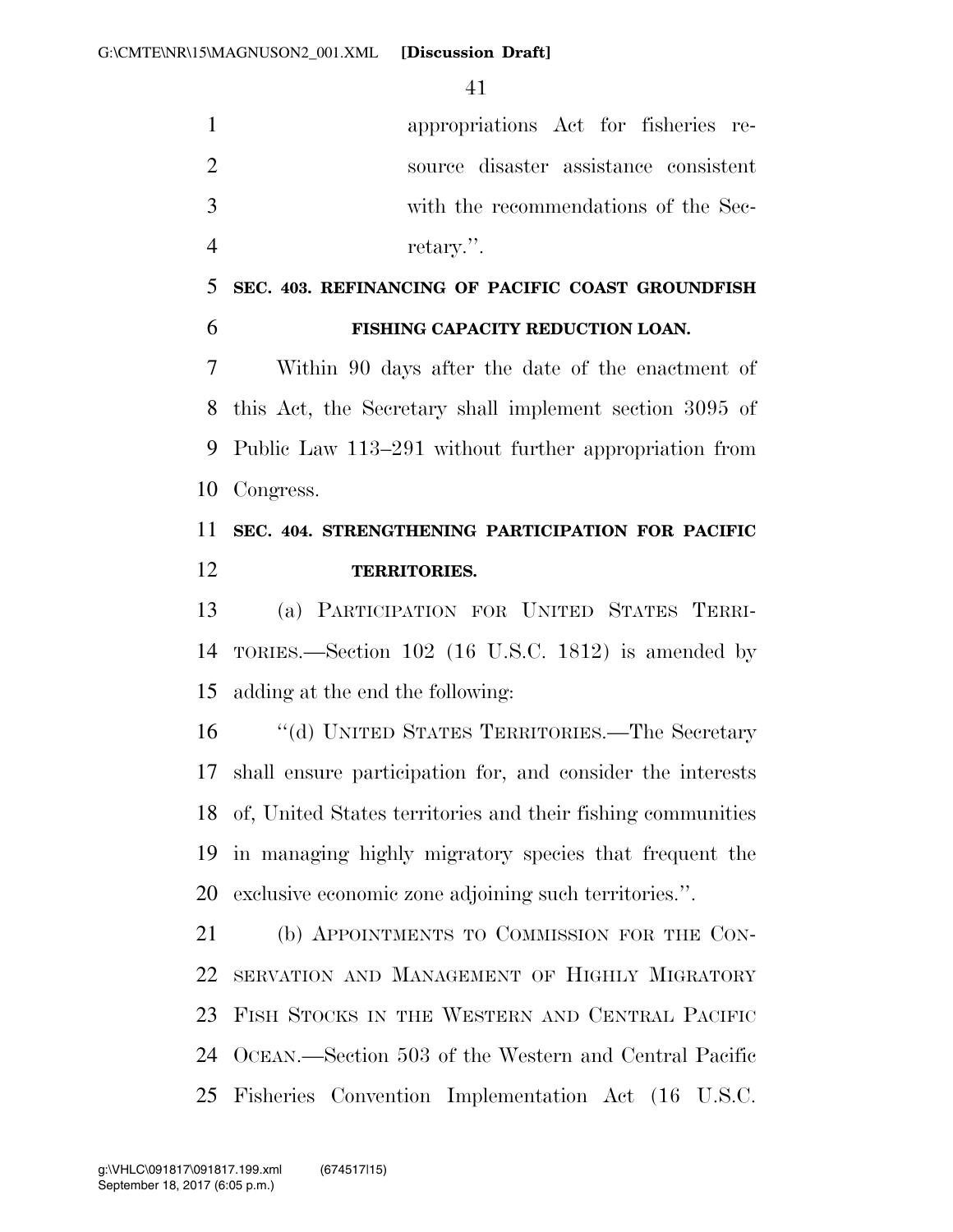6902) is amended by striking subsection (a) and inserting the following:

- ''(a) UNITED STATES COMMISSIONERS.—
- 4 "(1) IN GENERAL.—The United States shall be represented on the Commission by 5 United States Commissioners. The President shall appoint individ- uals to serve on the Commission at the pleasure of the President. In making the appointments, the President shall select Commissioners from among in- dividuals who are knowledgeable or experienced con- cerning highly migratory fish stocks in the Western and Central Pacific Ocean.
- 13 "(2) REQUIRED APPOINTMENTS.—Of the Com-missioners appointed under paragraph (1)—

15  $\langle (A) \rangle$  one shall be an officer or employee of 16 the Department of Commerce;

17 ''(B) one shall be the chairman or another member of the Western Pacific Fishery Man-agement Council; and

20 "'(C) one shall be a resident of American Samoa, Guam, or the Commonwealth of the Northern Mariana Islands who is not a member of the Western Pacific Fishery Management Council.

25  $(3)$  TERMS.—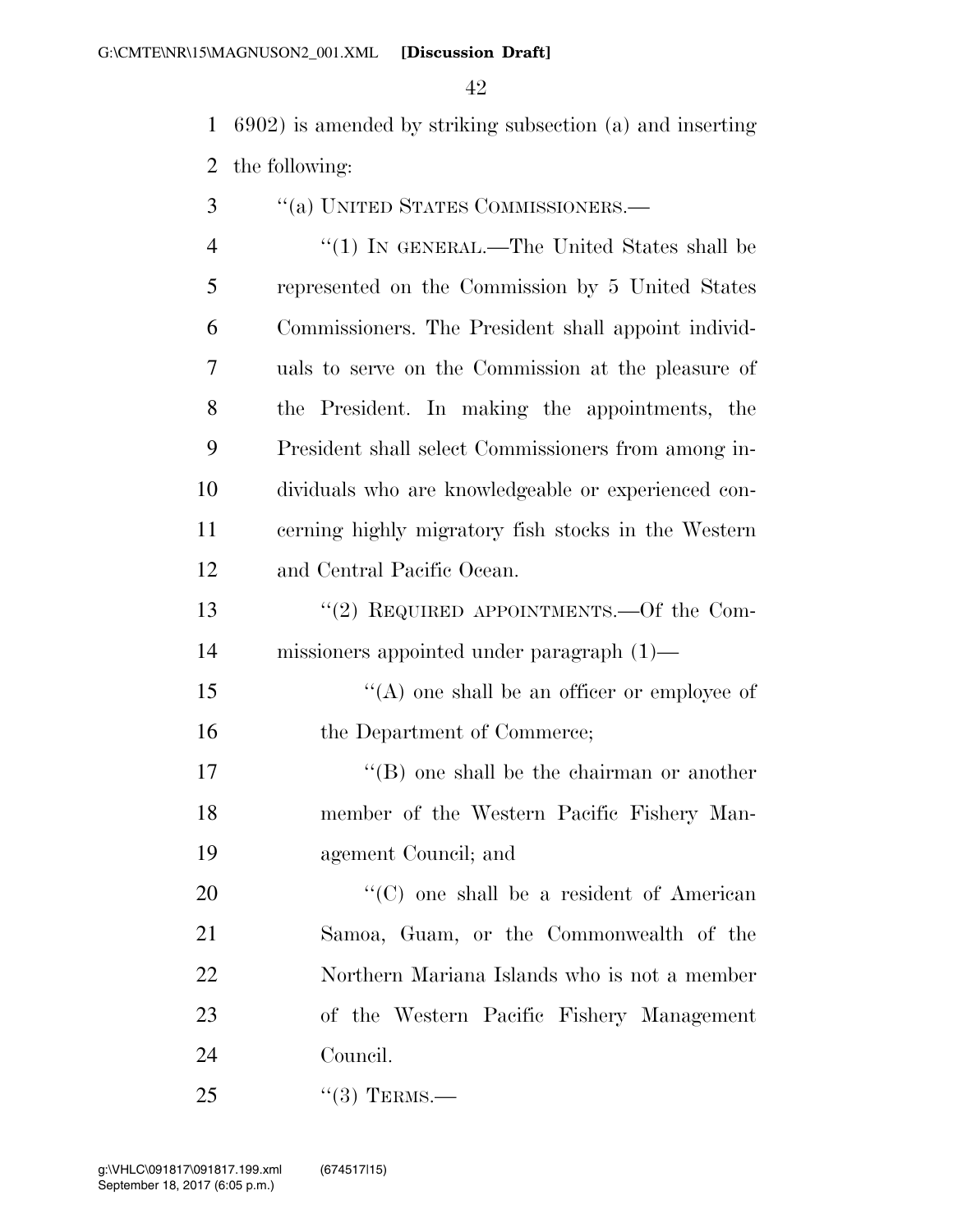G:\CMTE\NR\15\MAGNUSON2\_001.XML [Discussion Draft]

1 "'(A) In GENERAL.—The term of a Com-missioner shall be 3 years.

3 "(B) COUNCIL APPOINTEES.—A Commis- sioner who is appointed as a member of the Western Pacific Fishery Management Council and whose term on that Council ends during his or her term as Commissioner may complete the current term as Commissioner but shall not be eligible for reappointment.

10 "'(C) LIMIT ON CONSECUTIVE TERMS.—An individual appointed under paragraph (1) shall not be eligible to serve more than 2 consecutive terms as a Commissioner.

 ''(D) ROTATION OF TERRITORIAL AP- POINTMENTS.—Appointments under paragraph (2)(C) shall be rotated among residents of American Samoa, Guam, and the Northern Mariana Islands to ensure equal representation of such territories.

20 "(4) CHAIRMAN.—The United States Commis- sioners may adopt such rules of procedure as they find necessary and may? select a chairman from among such Commissioners who are officers or em-ployees of the United States Government.''.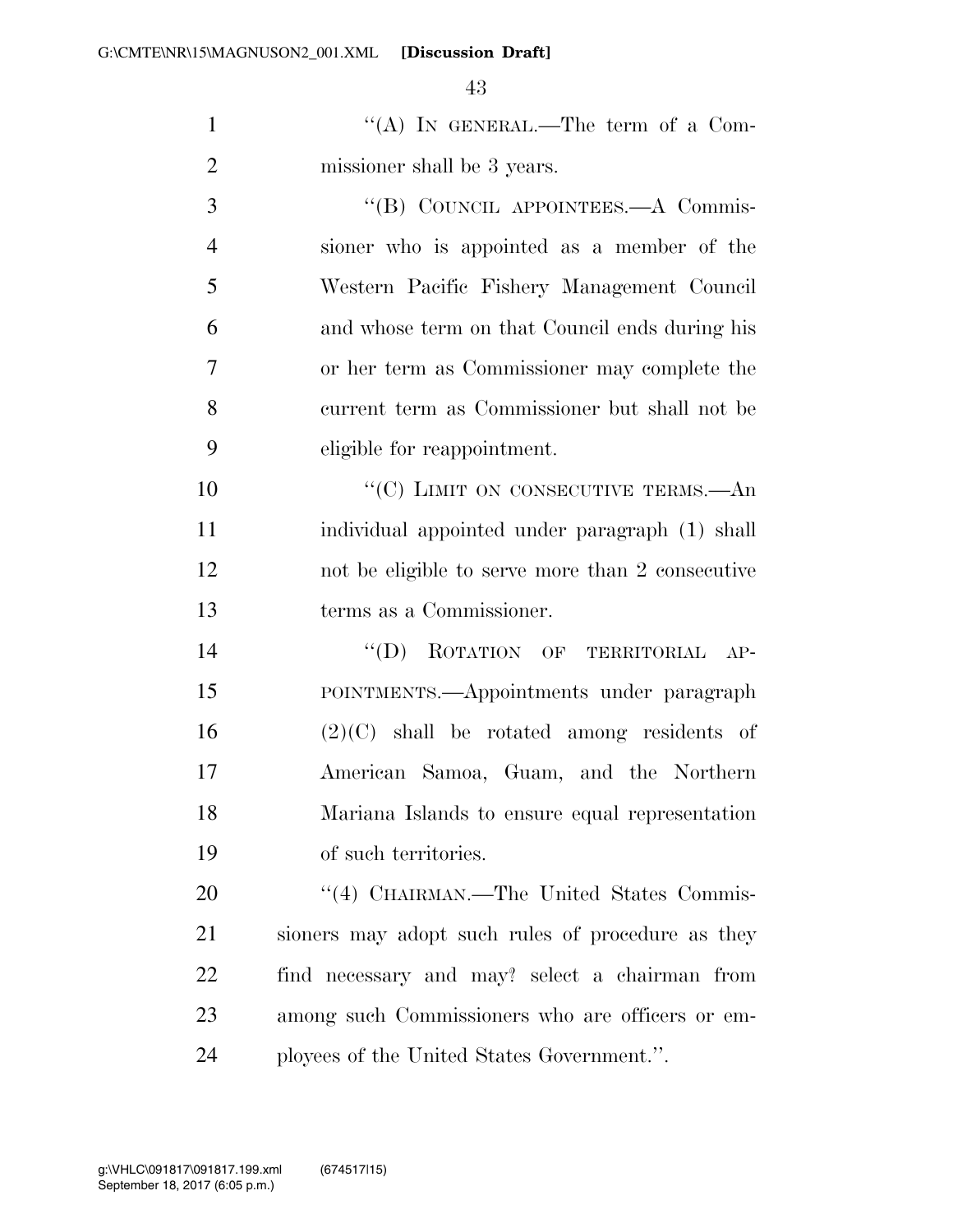| 1              | (c) USE OF WESTERN PACIFIC SUSTAINABLE FISH-       |
|----------------|----------------------------------------------------|
| $\overline{2}$ | ERIES FUND.—                                       |
| 3              | (1) IN GENERAL.—Section $204(e)(7)$<br>(16)        |
| $\overline{4}$ | U.S.C. $1824(e)(7)$ is amended—                    |
| 5              | $(A)$ in subparagraph $(A)$ , by inserting "ex-    |
| 6              | cept as provided in subparagraph $(D)$ ," after    |
| 7              | ``(A)''                                            |
| 8              | $(B)$ in subparagraph $(B)$ —                      |
| 9              | (i) by inserting "except as provided in            |
| 10             | subparagraph $(D)$ ," after " $(B)$ "; and         |
| 11             | (ii) by striking "and" after the semi-             |
| 12             | colon at the end;                                  |
| 13             | $(C)$ in subparagraph $(C)$ —                      |
| 14             | (i) by inserting "except as provided in            |
| 15             | subparagraph $(D)$ ," after " $(C)$ "; and         |
| 16             | (ii) by striking the period at the end             |
| 17             | and inserting "; and"; and                         |
| 18             | (D) by adding at the end the following:            |
| 19             | $\lq\lq$ (D) in the case of funds that are attrib- |
| 20             | utable to a particular United States Partici-      |
| 21             | pating Territory under section 113 of division     |
| 22             | B of Public Law $112-55$ (125 Stat. 603) and       |
| 23             | any regulation approving or otherwise giving ef-   |
| 24             | fect to such agreement, or any subsequent          |
| 25             | agreement, the Treasury of the United States       |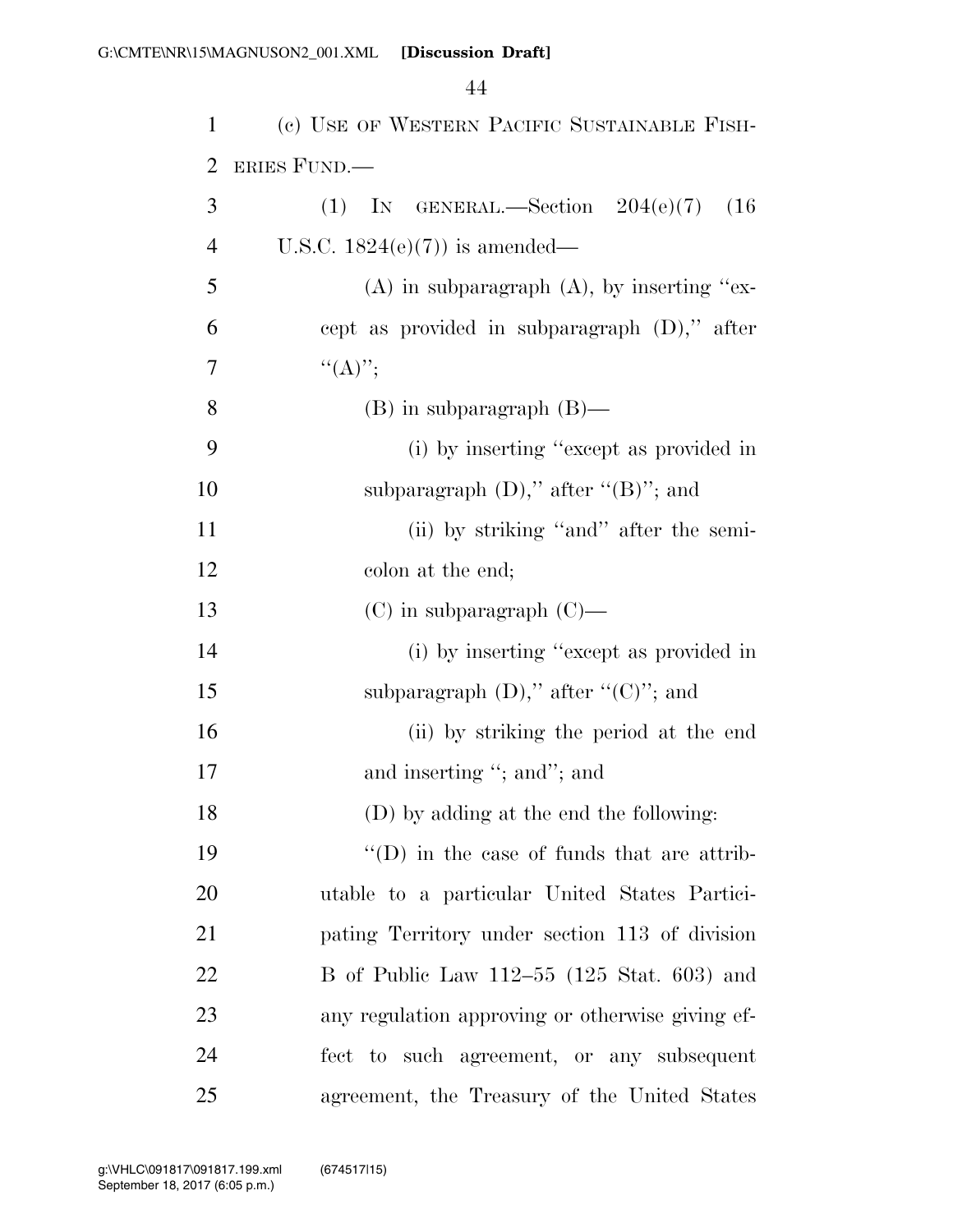| $\mathbf{1}$   | Participating Territory to which those funds are    |
|----------------|-----------------------------------------------------|
| $\overline{2}$ | attributed under this Act.".                        |
| 3              | (2) CATCH LIMIT ARRANGEMENT FUNDING.                |
| $\overline{4}$ | Section 113(b) of division B of Public Law $112-55$ |
| 5              | $(125 \text{ Stat. } 603)$ is amended—              |
| 6              | (A) by striking "Western Pacific Regional           |
| 7              | Fisheries Management Council" and inserting         |
| 8              | "Secretary";                                        |
| 9              | (B) by adding "and" after the semicolon             |
| 10             | at the end of paragraph $(1)$ ;                     |
| 11             | (C) in paragraph $(2)$ —                            |
| 12             | (i) by striking "use" and inserting                 |
| 13             | "transfer";                                         |
| 14             | (ii) by striking "only"; and                        |
| 15             | (iii) by striking "; and" and inserting             |
| 16             | "or for such other purposes as the govern-          |
| 17             | ment of the United States Participating             |
| 18             | Territory determines."; and                         |
| 19             | (D) by striking paragraph $(3)$ .                   |
| 20             | SEC. 405. NORTH PACIFIC FISHERY MANAGEMENT CLARI-   |
| 21             | FICATION.                                           |
| 22             | Section 306(a)(3)(C) (16 U.S.C. 1856(a)(3)(C)) is   |
| 23             | amended—                                            |
| 24             | $(1)$ by striking "was no" and inserting "is no";   |
| 25             | and                                                 |
|                |                                                     |